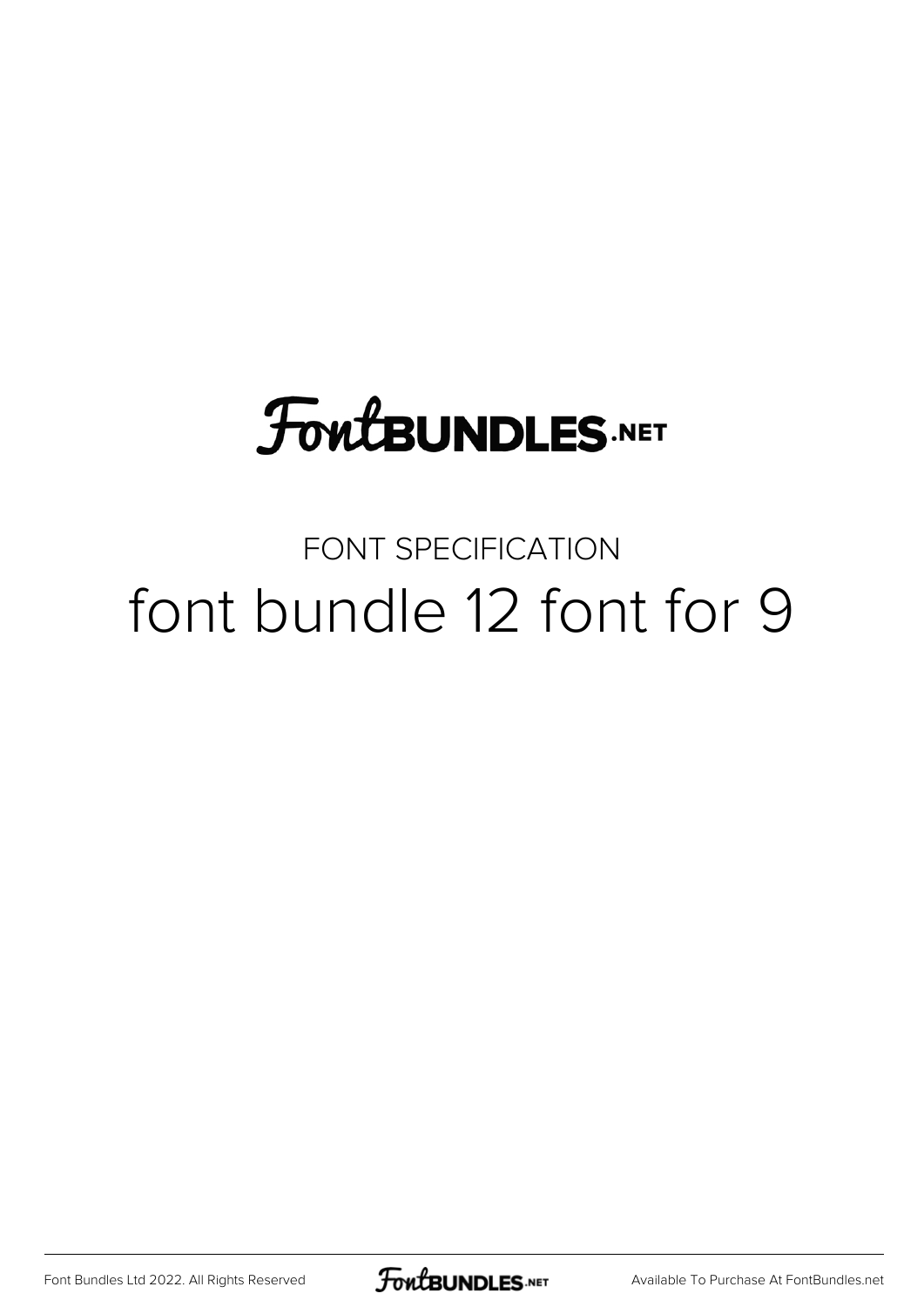### Celosia - Regular

**Uppercase Characters** 

 $ABGDEFGHJKLUMNOPQRSTUN$  $WXY3$ 

Lowercase Characters

a b c d c f g h i j k l m n o p q z z t w v w x y z

**Numbers** 

0123456789

Punctuation and Symbols

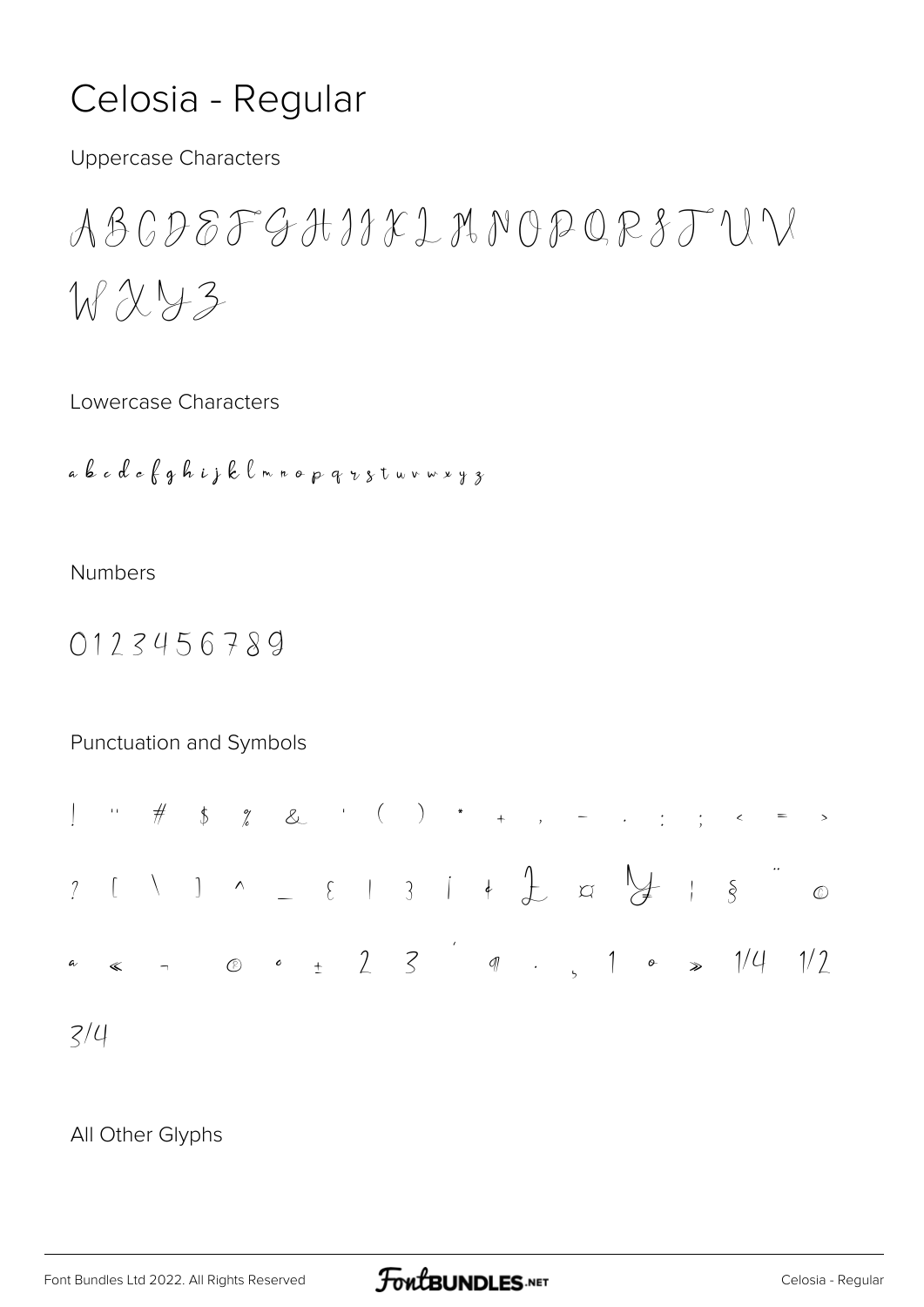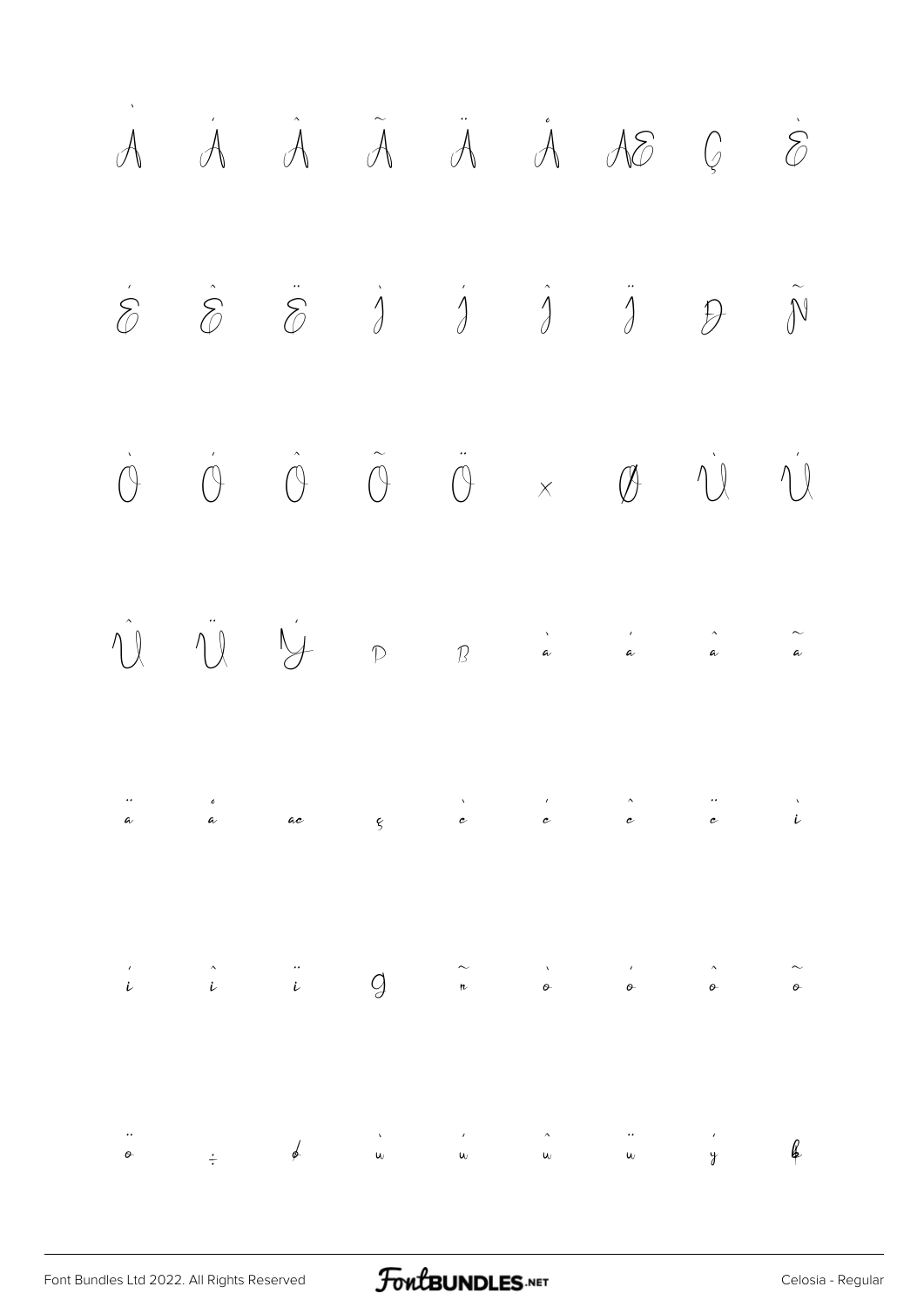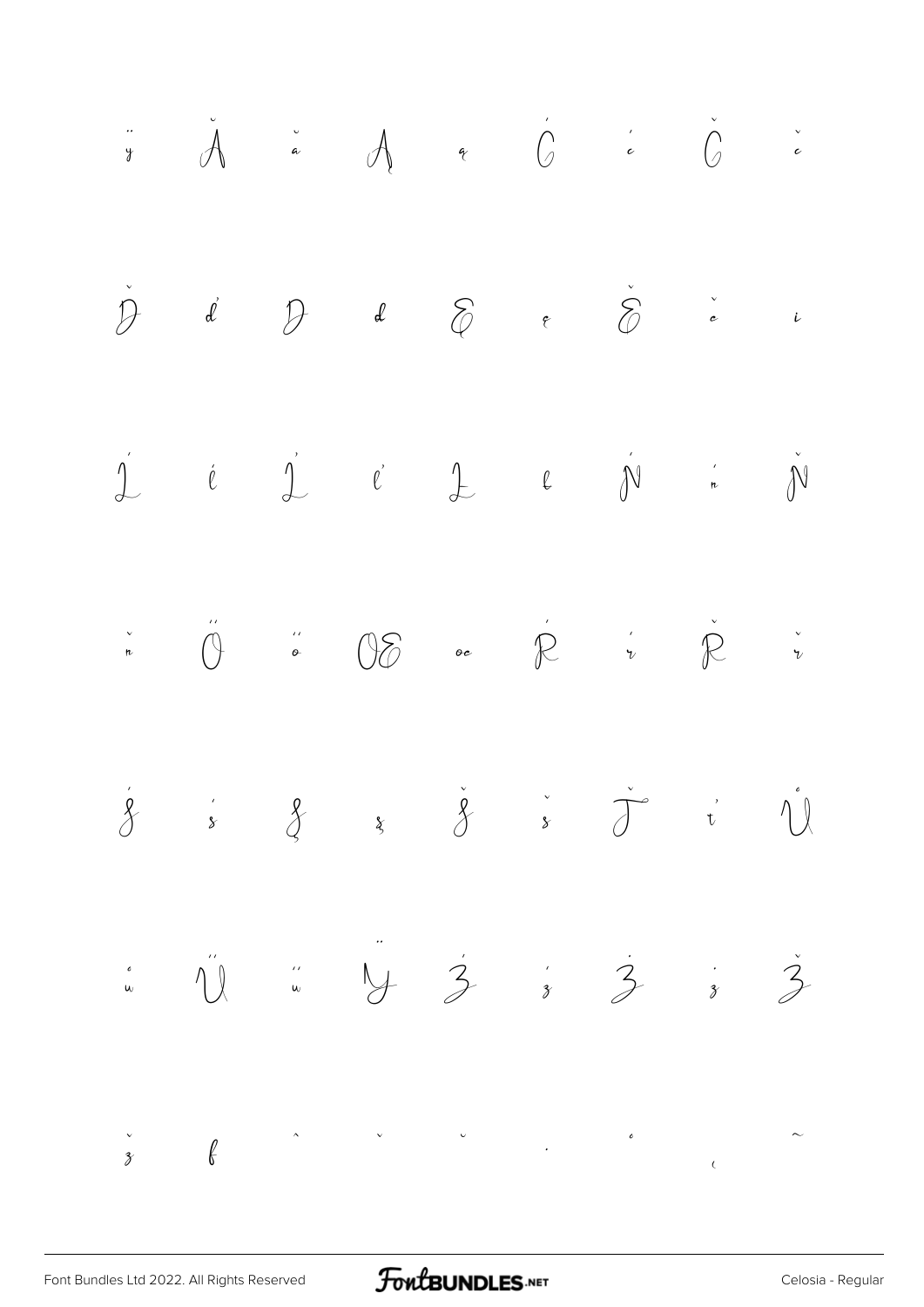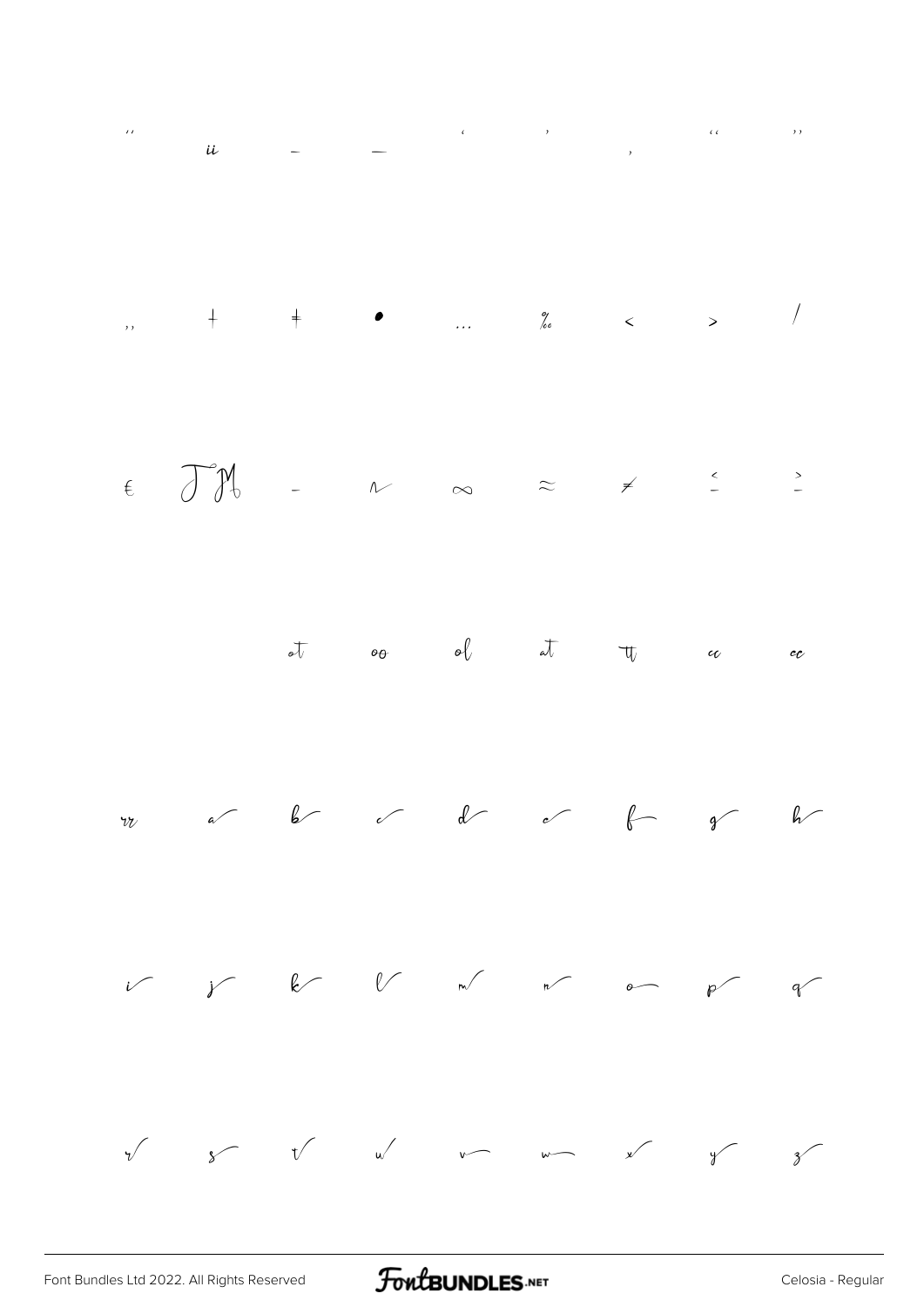#### $\ell$

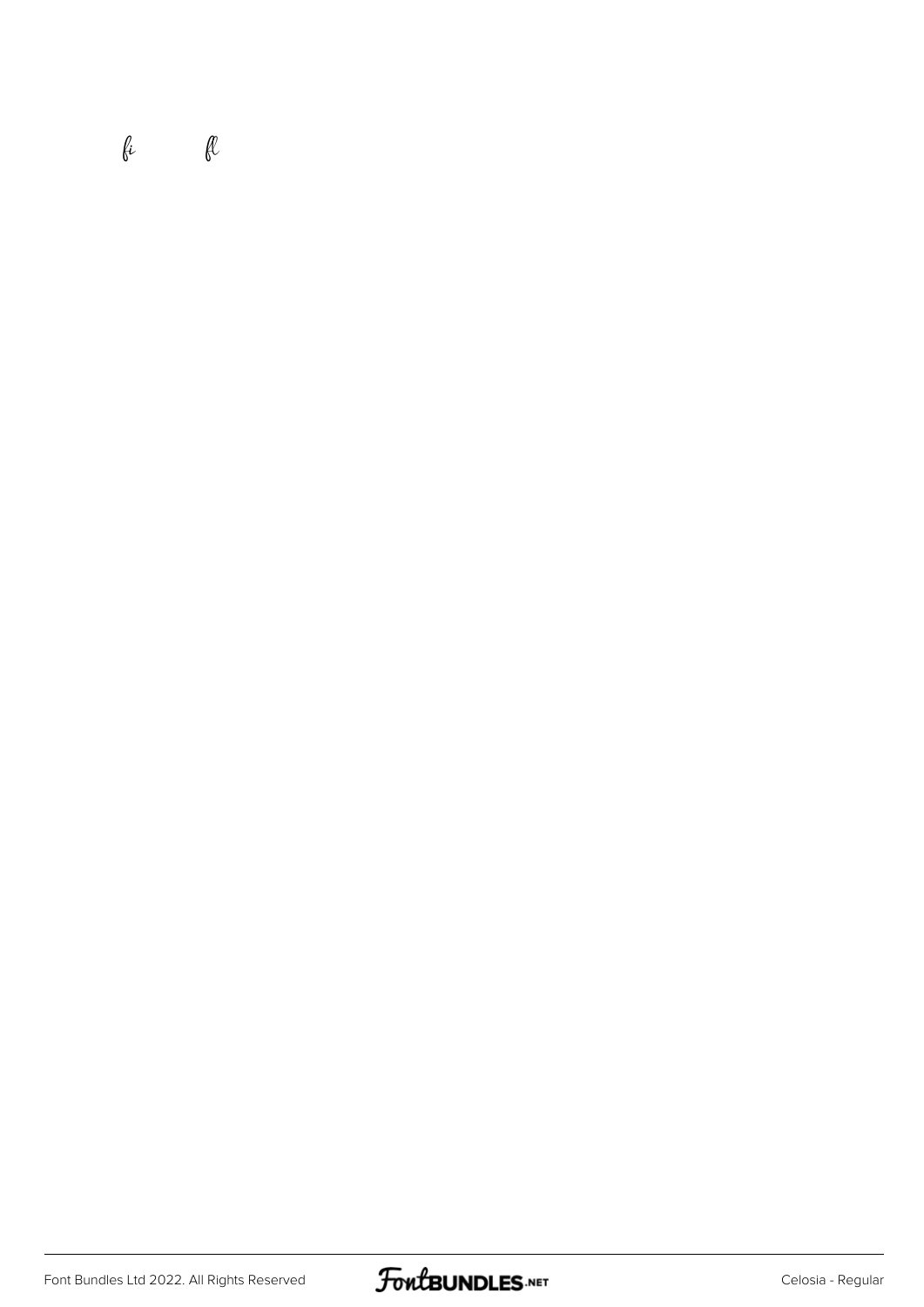#### Little Garden - Regular

**Uppercase Characters** 

### ABCDEFGH19KLMNOP QRSTUVWXYZ

Lowercase Characters

### **ABCDEFGHIJKLMNOPQRST UVWXYZ**

**Numbers** 

0123456789

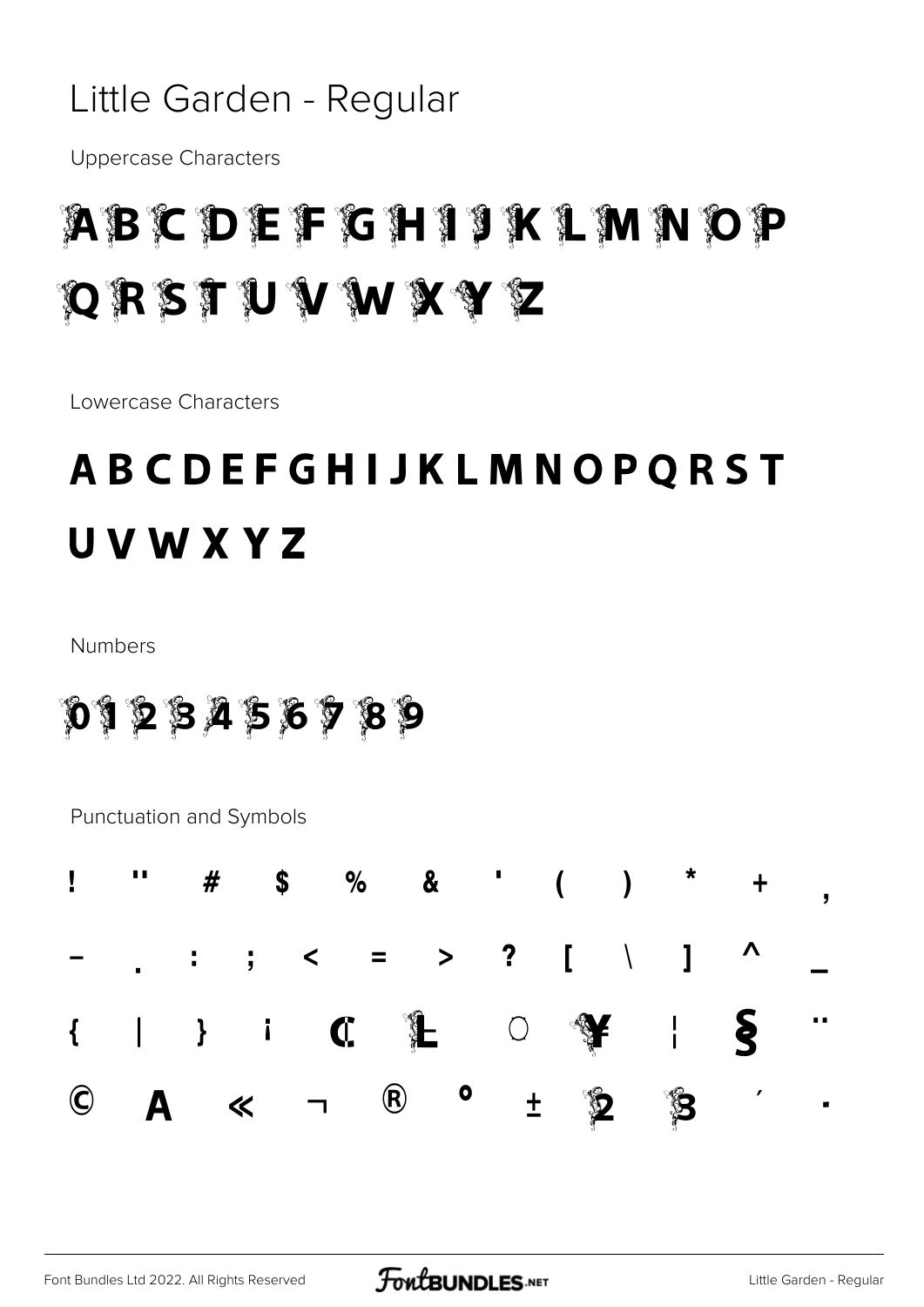$\mathbb{Z}^2$   $\mathbb{Z}^4$   $\mathbb{Z}^4$   $\mathbb{Z}^4$   $\mathbb{Z}^4$   $\mathbb{Z}^4$   $\mathbb{Z}^4$ All Other Glyphs

| Â                   | Á                       | Á                                                                                                                                                                                                                                                                                                                                             |              | ã À                     |                    | A AE C               |          | Ê                    |
|---------------------|-------------------------|-----------------------------------------------------------------------------------------------------------------------------------------------------------------------------------------------------------------------------------------------------------------------------------------------------------------------------------------------|--------------|-------------------------|--------------------|----------------------|----------|----------------------|
| É                   | É                       | $\begin{picture}(20,20) \put(0,0){\line(1,0){155}} \put(15,0){\line(1,0){155}} \put(15,0){\line(1,0){155}} \put(15,0){\line(1,0){155}} \put(15,0){\line(1,0){155}} \put(15,0){\line(1,0){155}} \put(15,0){\line(1,0){155}} \put(15,0){\line(1,0){155}} \put(15,0){\line(1,0){155}} \put(15,0){\line(1,0){155}} \put(15,0){\line(1,0){155}} \$ |              |                         |                    |                      | Î.       | Ñ                    |
| $\ddot{\mathbf{D}}$ | $\ddot{\mathbf{D}}$     | Ő                                                                                                                                                                                                                                                                                                                                             |              | $\tilde{O}$ $\tilde{O}$ |                    | $\times$ 0           | <b>U</b> | $\hat{\mathbf{y}}$   |
|                     | <b>U</b>                |                                                                                                                                                                                                                                                                                                                                               | $\mathsf{P}$ | <b>B</b>                | $\dot{\mathbf{A}}$ | $\acute{\mathbf{A}}$ | Â        | $\tilde{\mathbf{A}}$ |
| $\bullet$ .<br>A    | $\mathring{\textbf{A}}$ | Æ                                                                                                                                                                                                                                                                                                                                             |              | $C$ $\vec{E}$           | É                  | Ê                    | Ë        | $\overrightarrow{I}$ |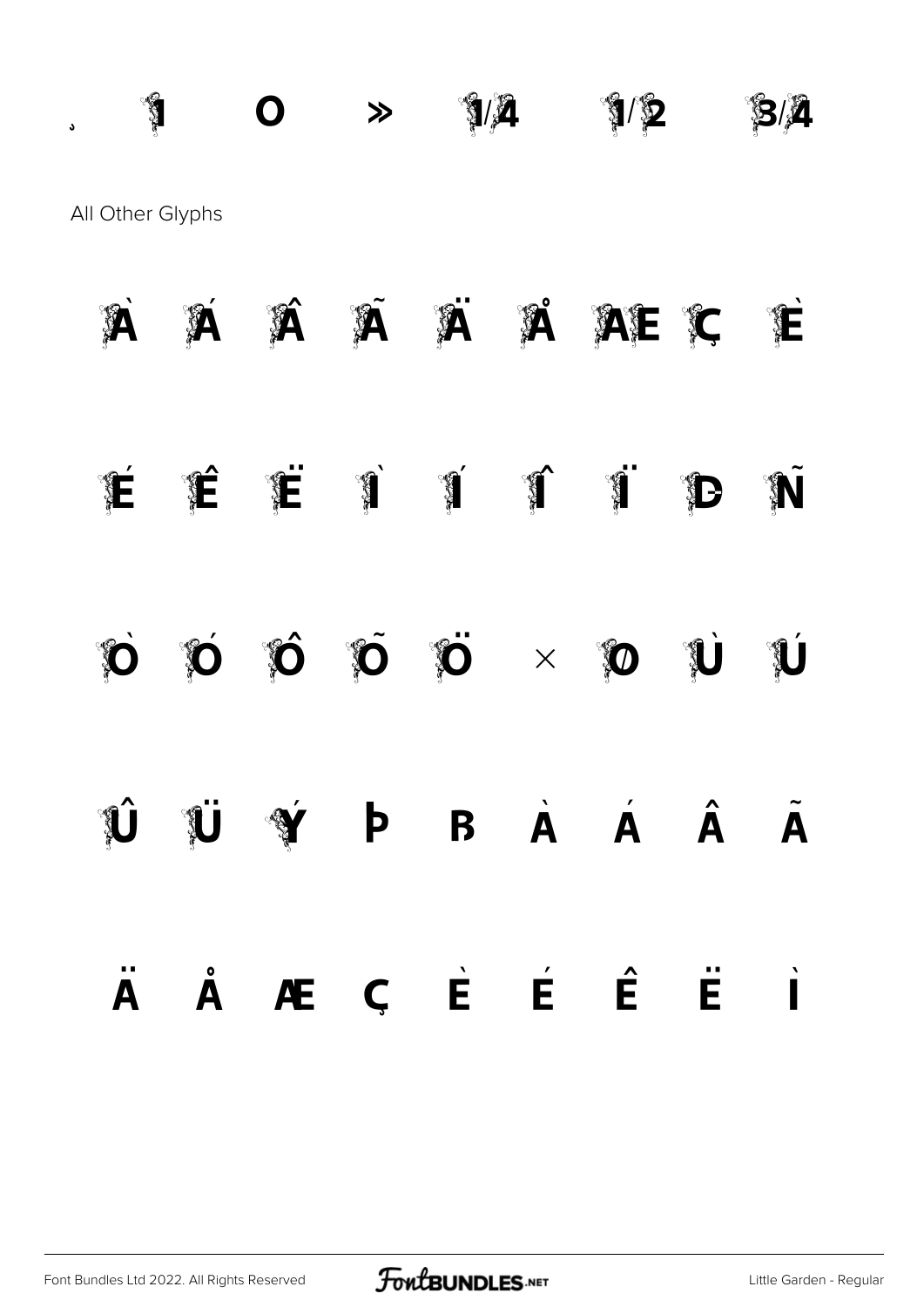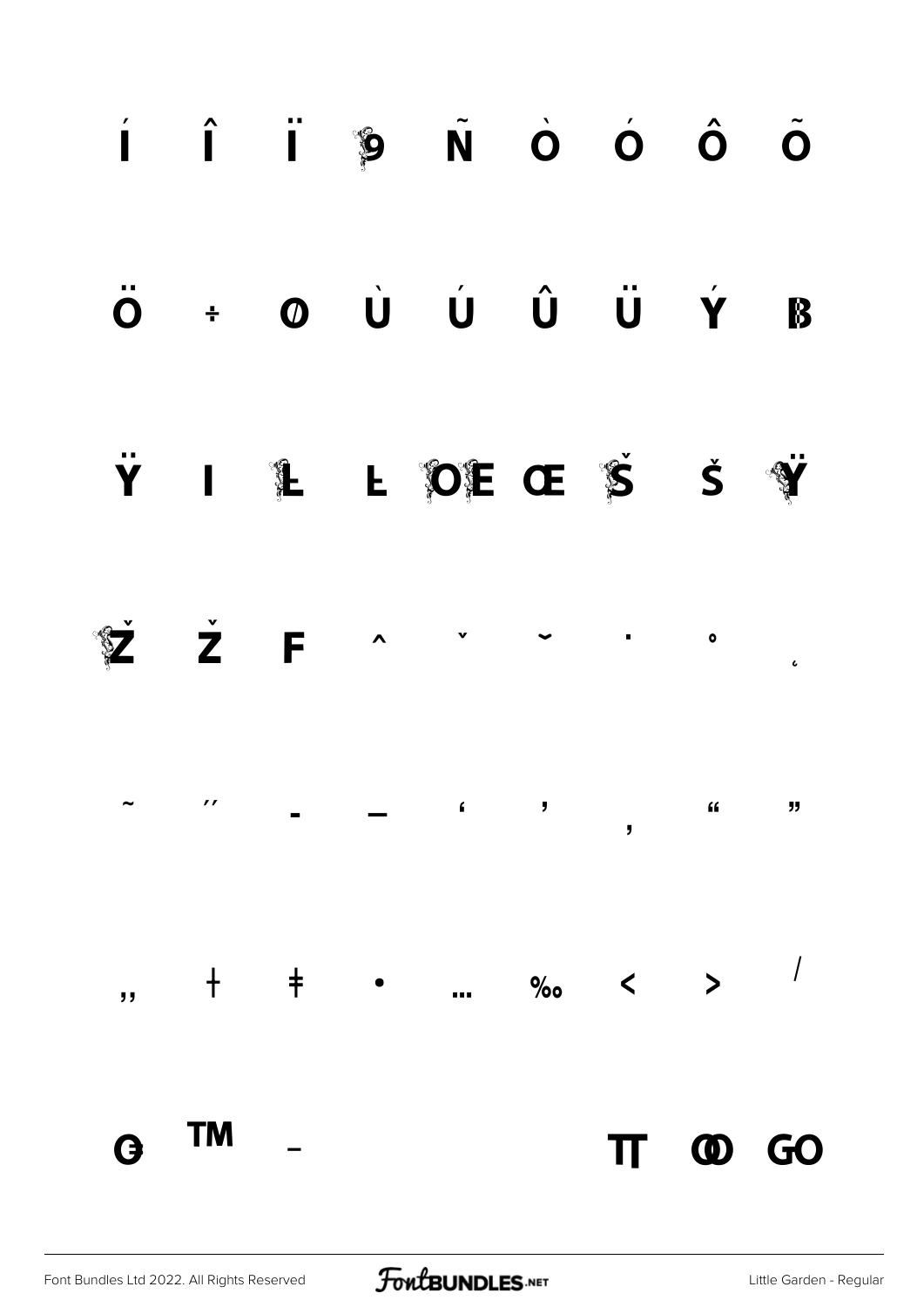| GO      | Ă            | I) | 《大学     | î,       | ķ, | Alan    | f.       | i,          |
|---------|--------------|----|---------|----------|----|---------|----------|-------------|
| 美特尔     | <b>ROTON</b> | X  | è<br>Ša | AA<br>JY | ñ. | I.      |          | i I         |
| r)<br>M | ELST         |    | i<br>Lj | L,       | yy | i<br>Pi | <b>B</b> | erig<br>Cre |
|         |              |    |         |          |    |         |          |             |

fi fl

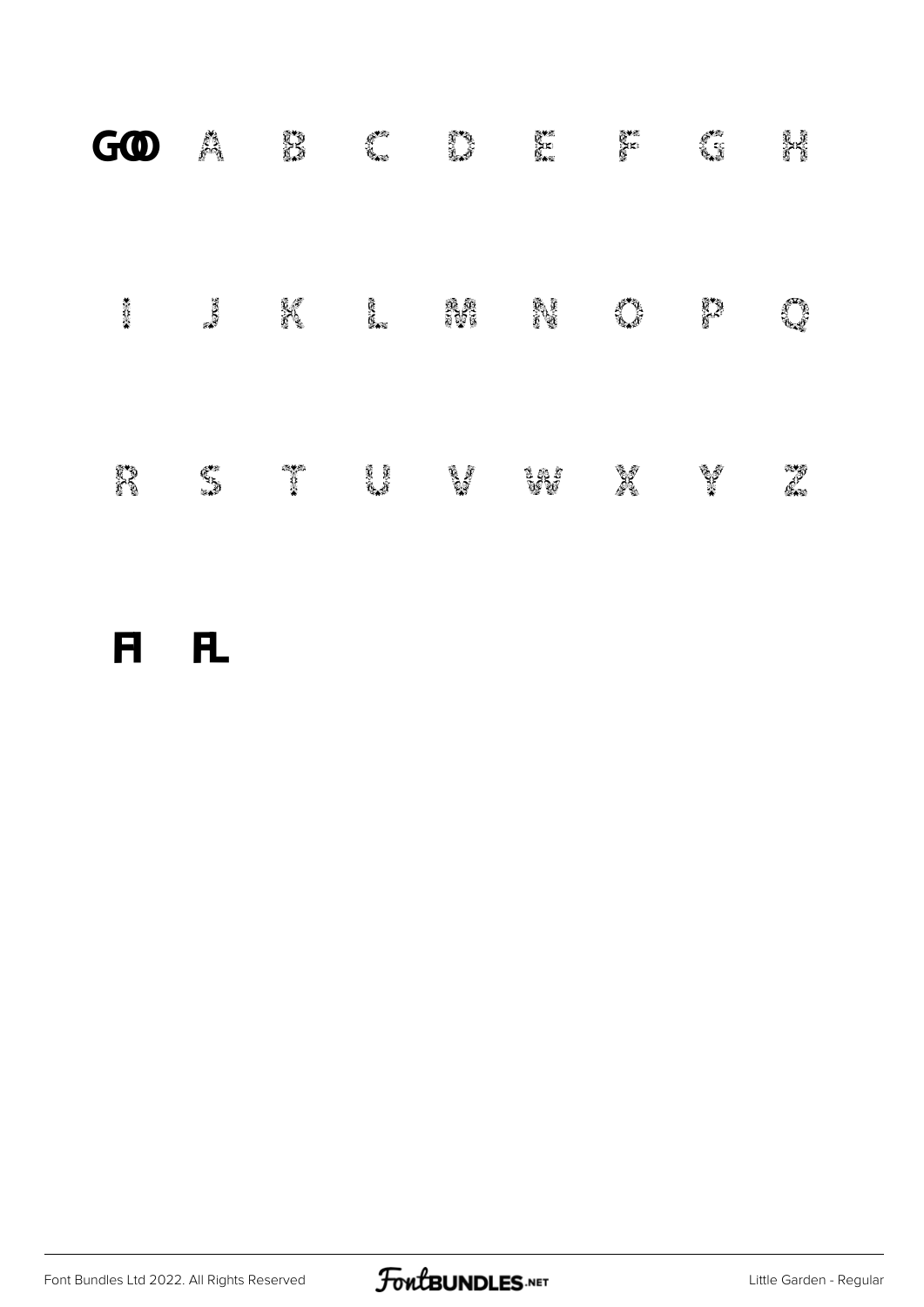#### Patraovila sans 3D - Regular

**Uppercase Characters** 

# ABCDEFGHIJKLMNOPORSTUUWX YZ

Lowercase Characters

### ABCDEFGHIJKLMNOPQRSTUVWXYZ

**Numbers** 

### 0123456789

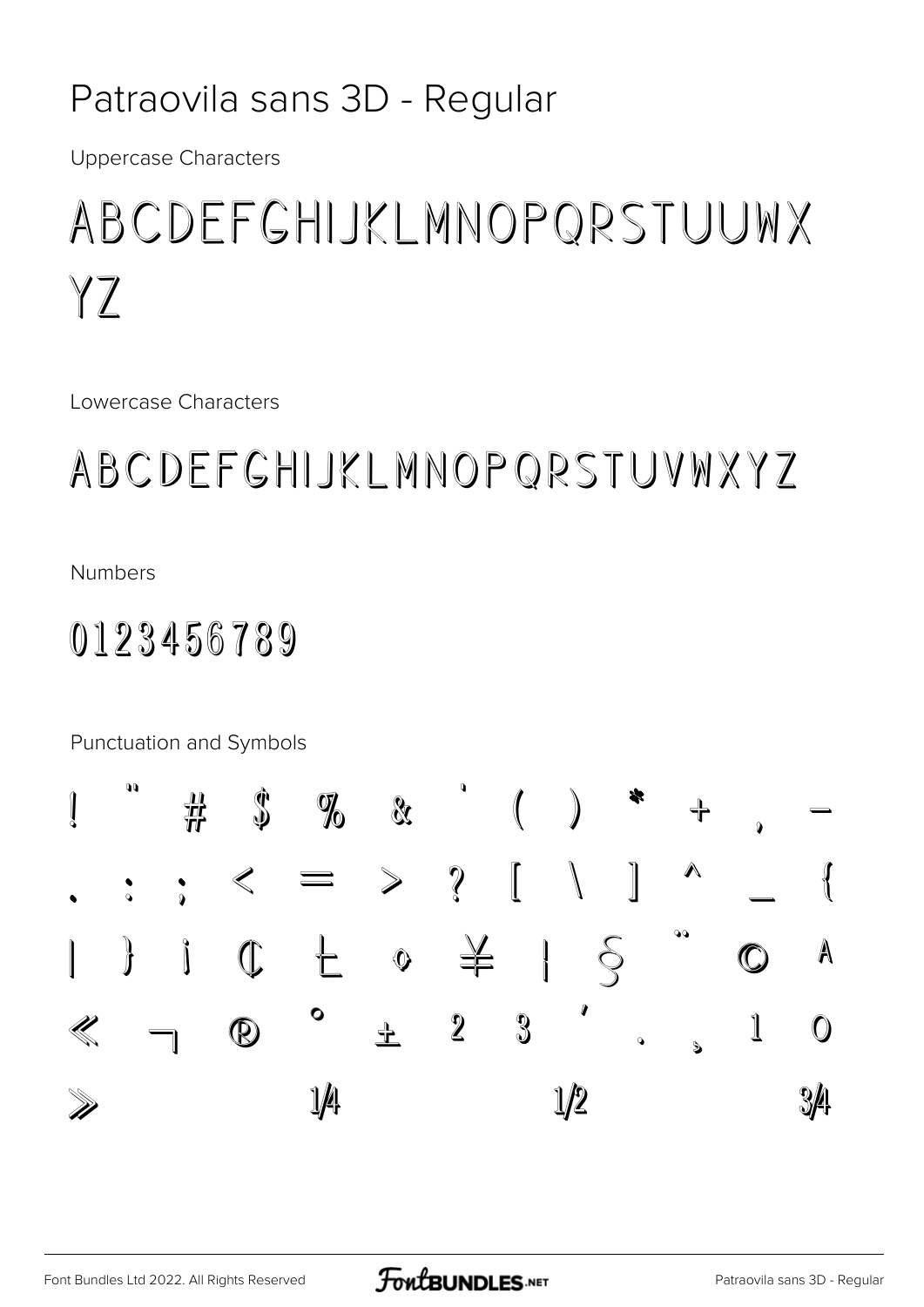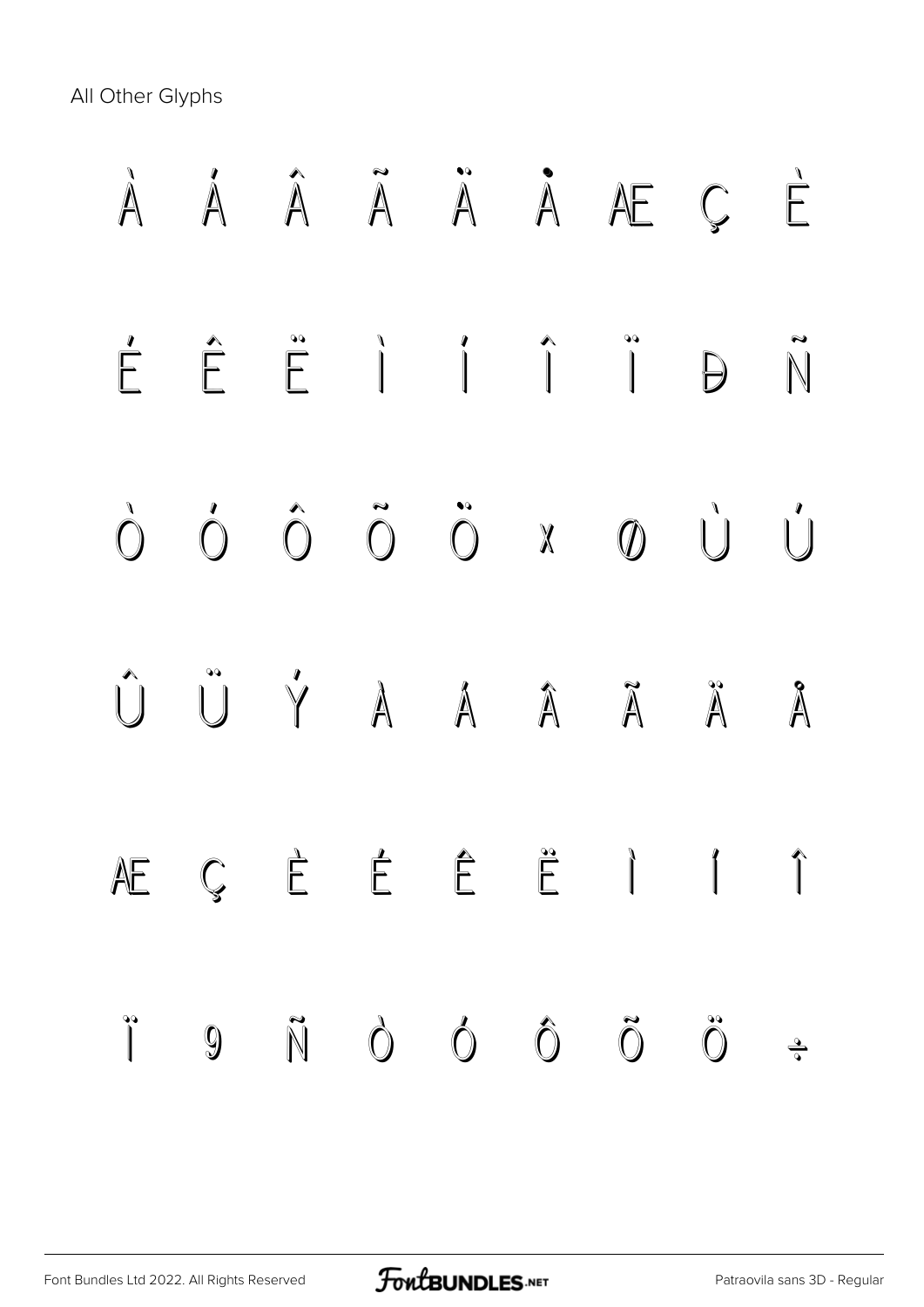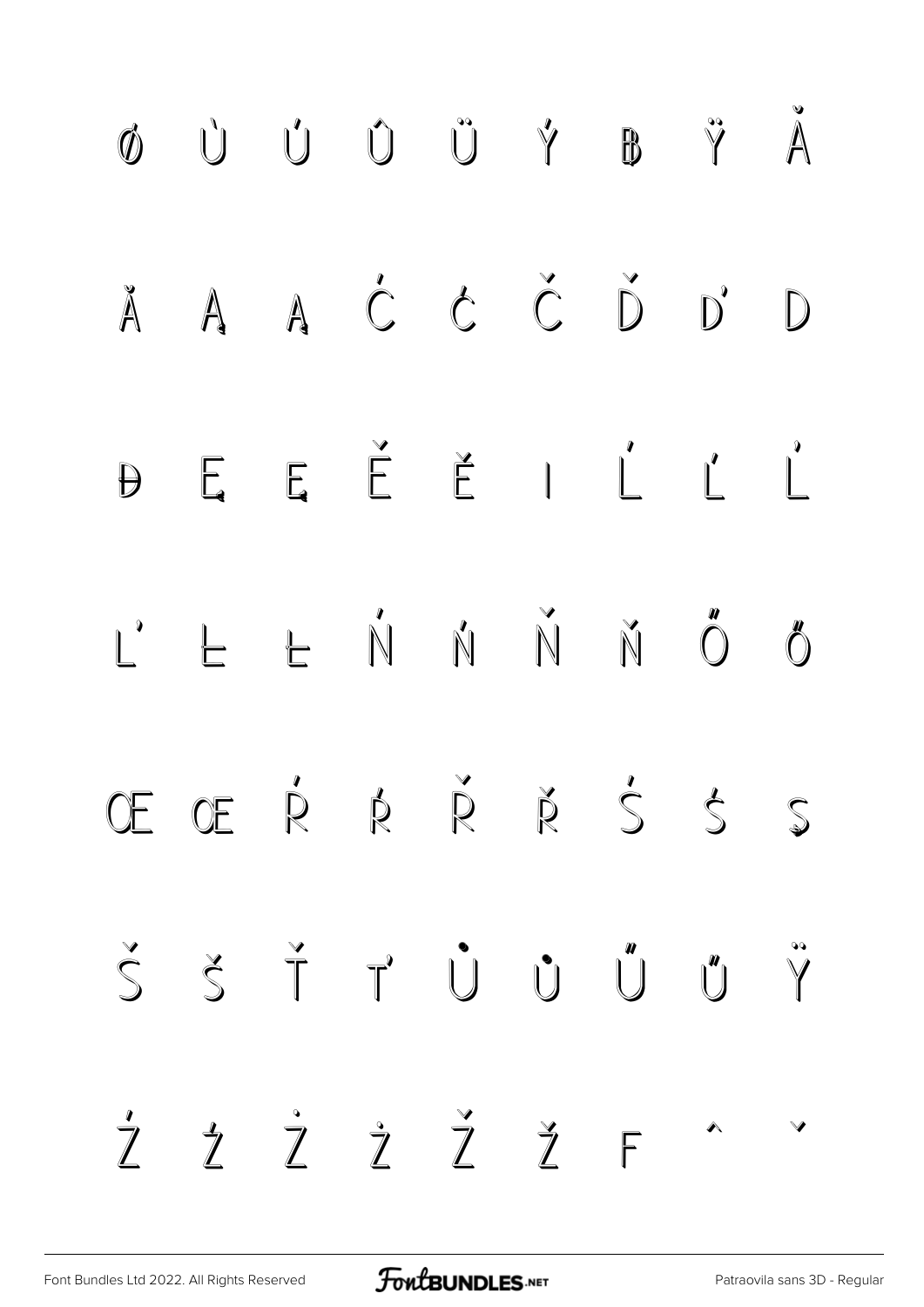

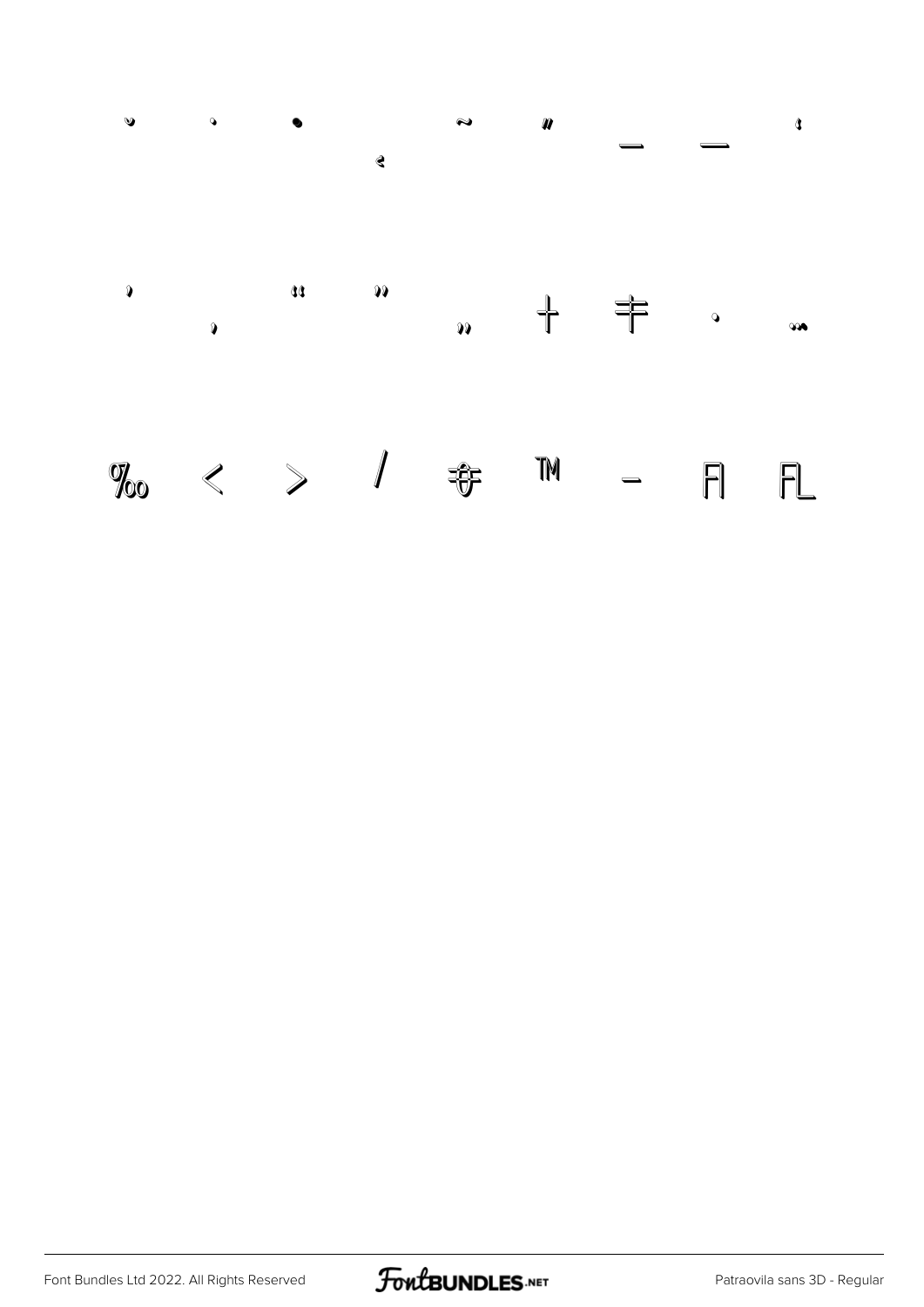#### Patraovila - Regular

**Uppercase Characters** 

 $\mathcal{A}\mathcal{B}\mathcal{C}\mathcal{D}\mathcal{E}\mathcal{F}\mathcal{G}\mathcal{H}\mathcal{I}\mathcal{J}\mathcal{K}\mathcal{I}\mathcal{M}\mathcal{N}\mathcal{O}\mathcal{P}\mathcal{Q}\mathcal{R}\mathcal{J}\mathcal{U}$  $VWXY3$ 

Lowercase Characters

a b c d e f g h i j k l m n o p g i s t u v w x y z

**Numbers** 

#### 0123456789

Punctuation and Symbols  $\blacksquare$  $\setminus$  )  $\uparrow$   $\setminus$   $\setminus$   $\setminus$   $\uparrow$   $\uparrow$   $\uparrow$   $\uparrow$   $\downarrow$   $\downarrow$   $\downarrow$   $\downarrow$   $\circ$   $\circ$   $\circ$  $2 \qquad 3 \qquad \qquad 1 \qquad \sigma \qquad \gg$  $1/4$  $\mathbb{R}$  $\ddot{+}$  $1/2$  $34$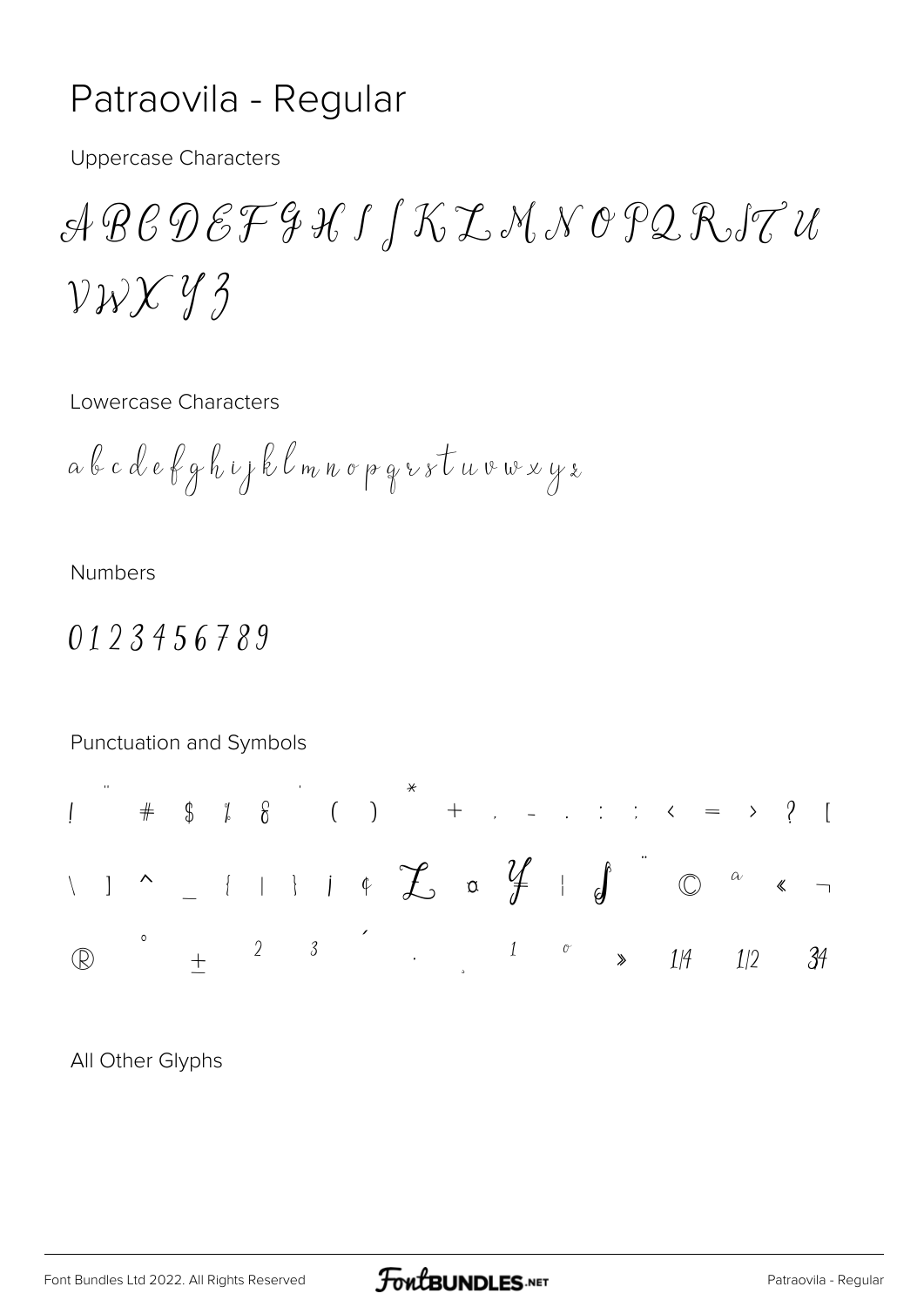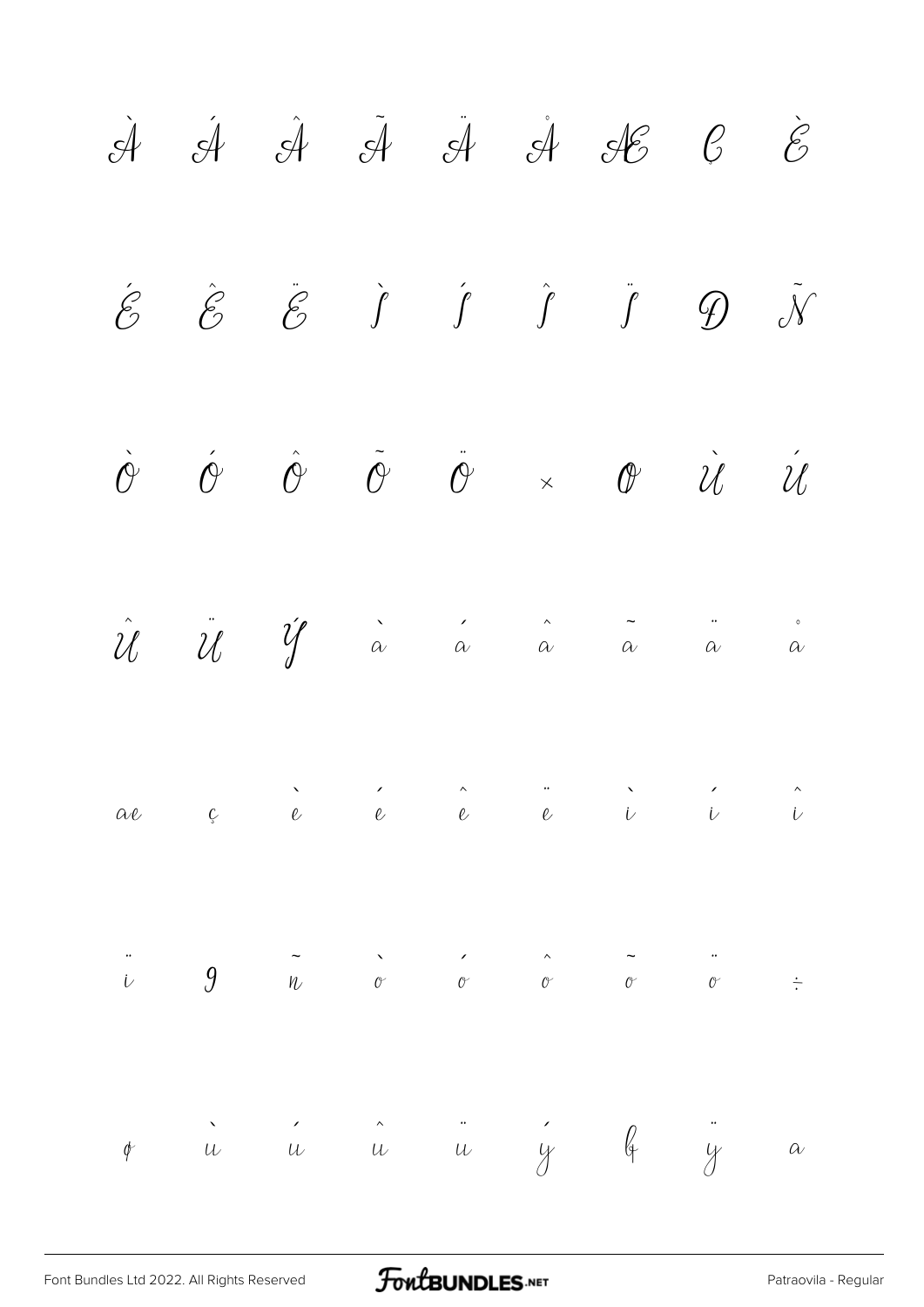|  |  |  | $\check{\mathcal{A}}$ and $\mathcal{A}$ and $\hat{\mathcal{C}}$ and $\hat{\mathcal{C}}$ and $\hat{\mathcal{C}}$                                                                 |  |
|--|--|--|---------------------------------------------------------------------------------------------------------------------------------------------------------------------------------|--|
|  |  |  | $\ddot{c}$ $\ddot{e}$ $\ddot{c}$ $\ddot{Q}$ $\ddot{d}$ $Q$ $\ddot{d}$ $\ddot{e}$ $\ddot{e}$                                                                                     |  |
|  |  |  | $\check{\mathscr{E}}$ $\check{\mathscr{E}}$ $\check{\mathscr{E}}$ $\check{\mathscr{E}}$ $\check{\mathscr{E}}$ $\check{\mathscr{E}}$ $\check{\mathscr{E}}$ $\check{\mathscr{E}}$ |  |
|  |  |  | $\hat{g}$ $\check{g}$ $\check{g}$ $\hat{g}$ $\check{g}$ $\tilde{f}$ $\tilde{u}$ $f$ $\tilde{v}$                                                                                 |  |
|  |  |  | $\begin{array}{ccccccccccccc} \nu & \mathcal{L} & \mathcal{L} & \mathcal{L} & \mathcal{L} & \mathcal{L} & \mathcal{N} & \mathcal{N} & \mathcal{N} \end{array}$                  |  |
|  |  |  | $\check{n}$ $\check{\theta}$ or $\mathscr{C}$ or $\check{j}$ $\check{s}$ $\check{y}$ $\check{z}$                                                                                |  |
|  |  |  |                                                                                                                                                                                 |  |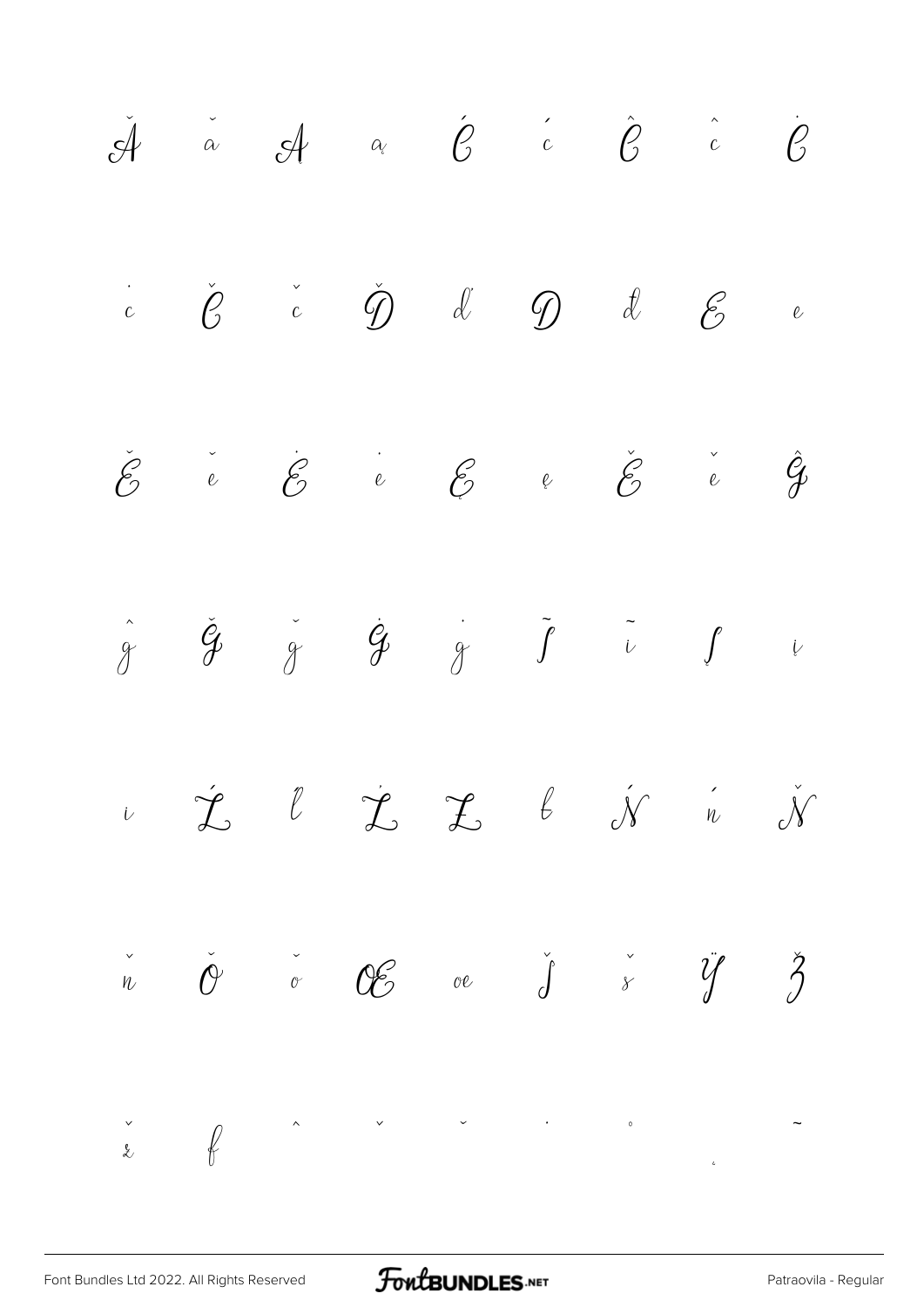



 $\mathscr{U}$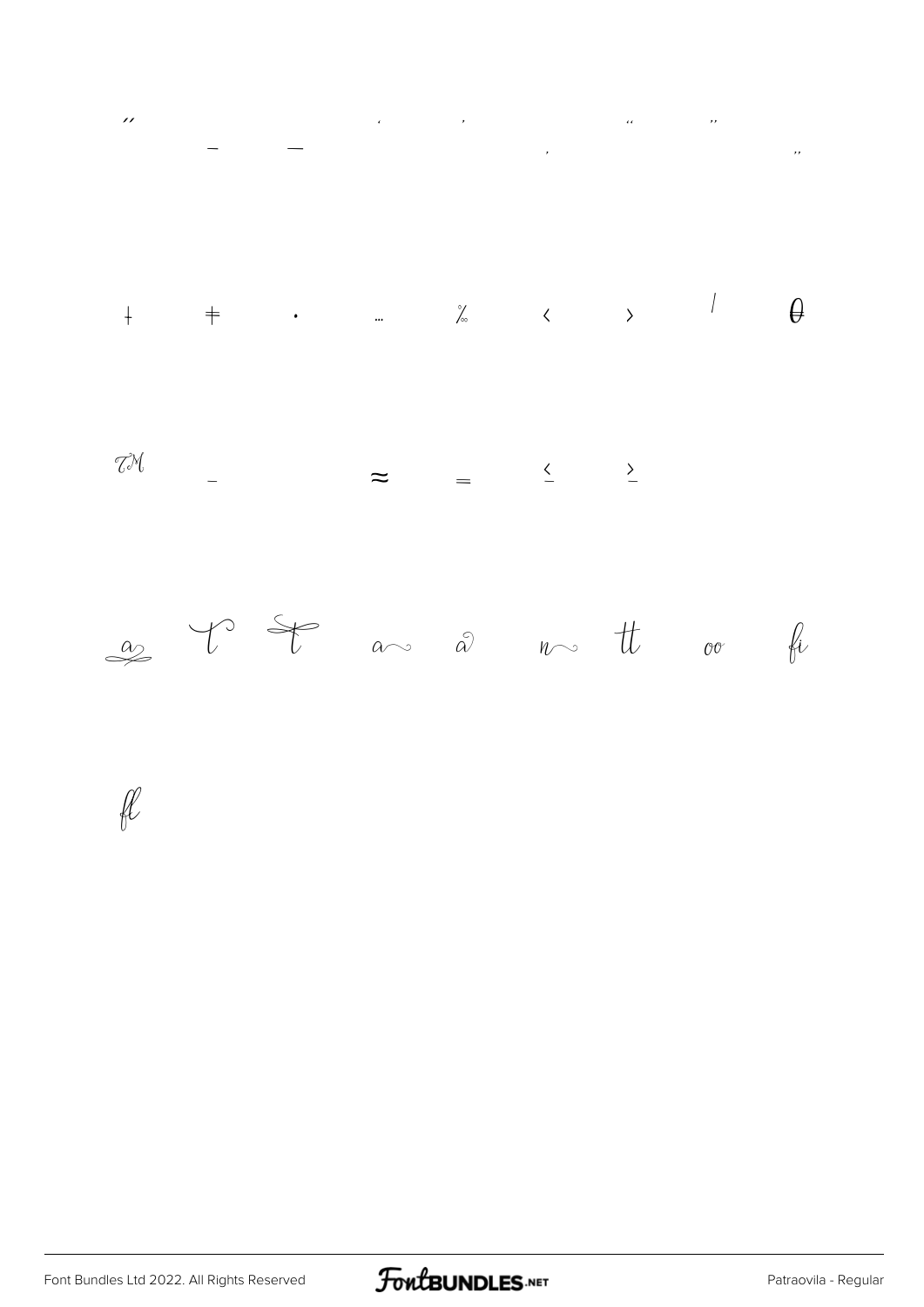#### Patraovila sans - Regular

**Uppercase Characters** 

### ABCDEFGHIJKLMNOPQRSTUUWX  $YZ$

Lowercase Characters

### ABCDEFGHIJKLMNOPQRSTUVWXYZ

**Numbers** 

### 0123456789

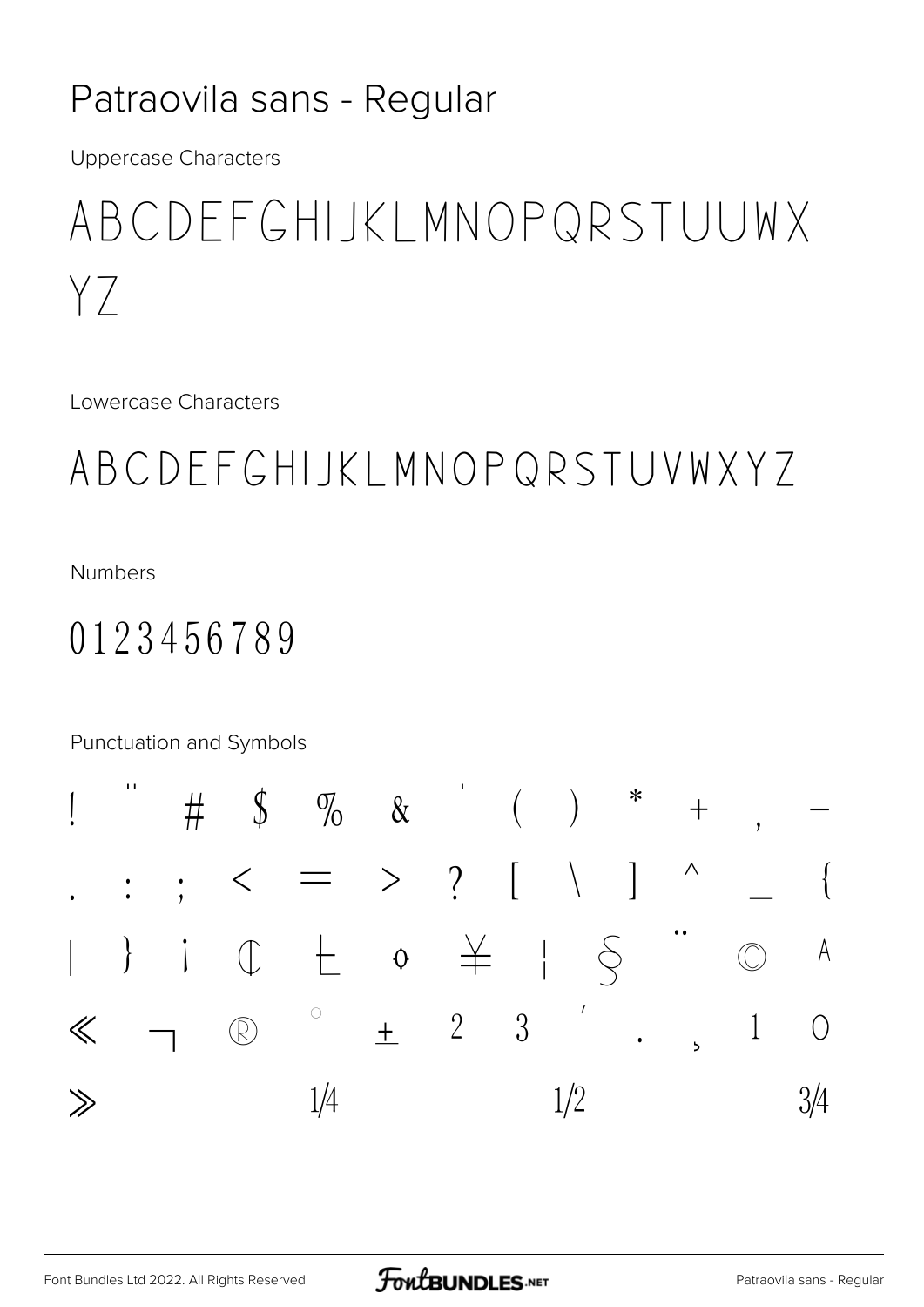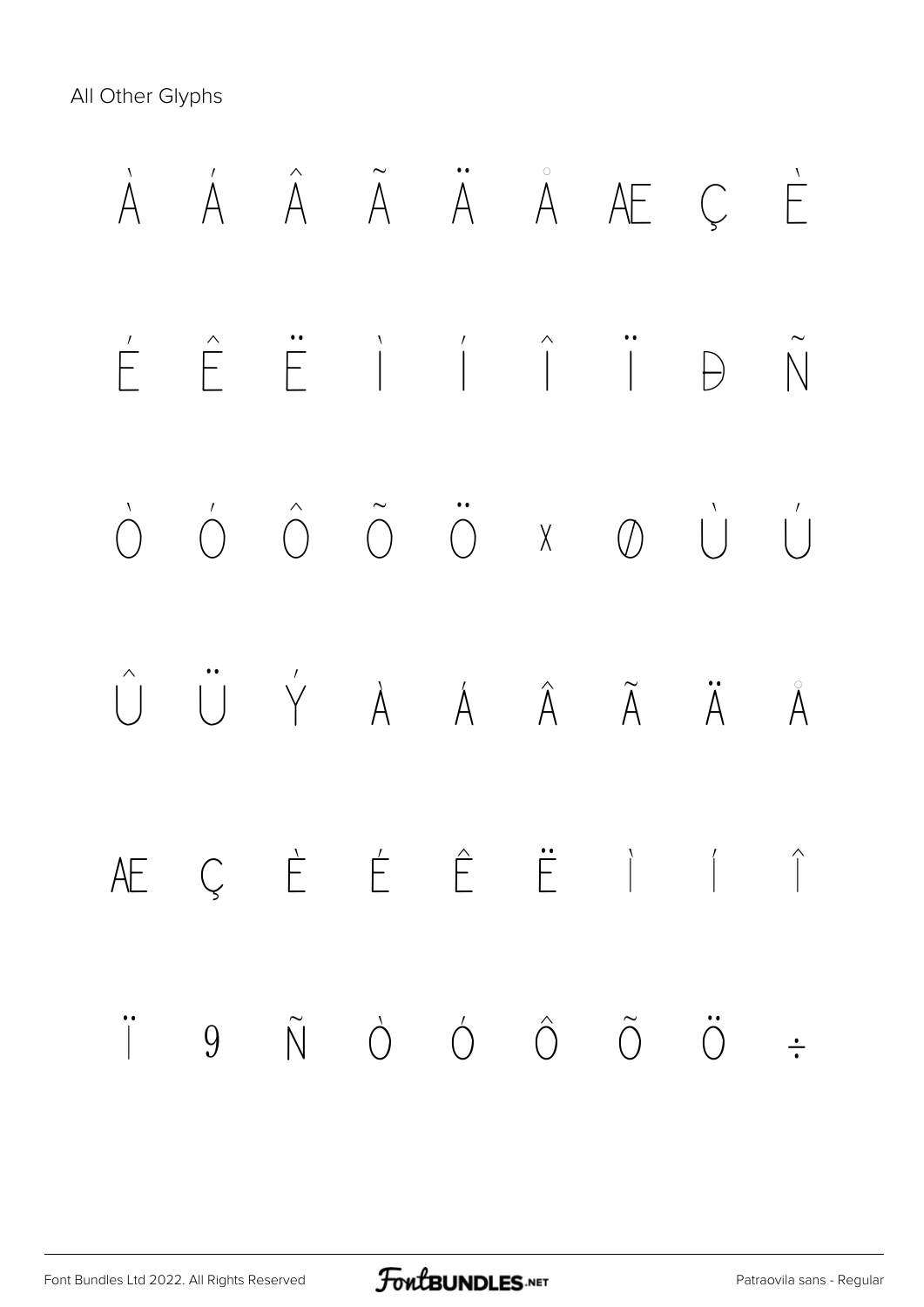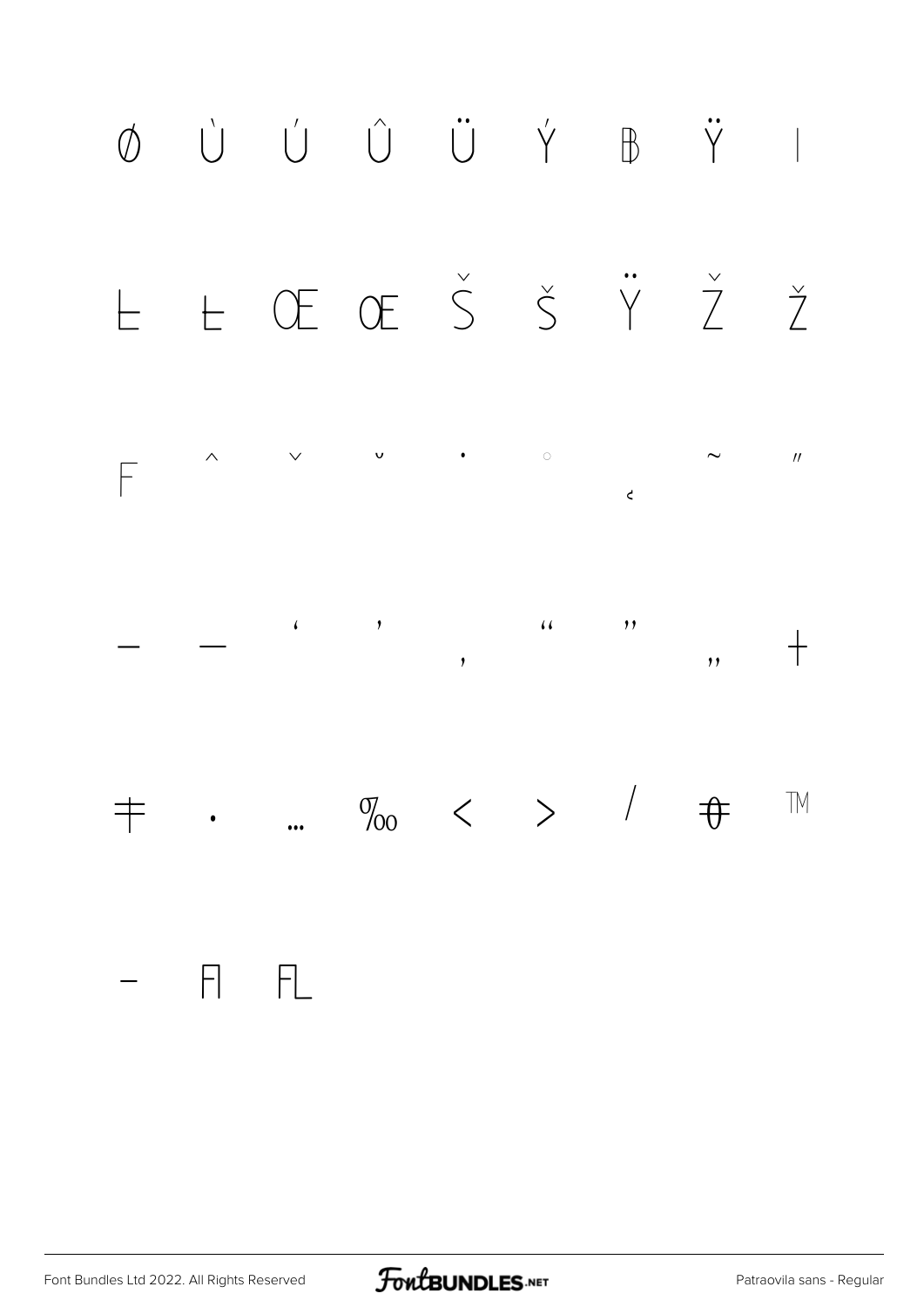### Dotting - Regular

**Uppercase Characters** 

ABCDEFGHIJKLMNOPQRSTUVWXYZ

Lowercase Characters

abcdefghijklmnopgrstuuwxyz

Numbers

0123456789

**Punctuation and Symbols** 

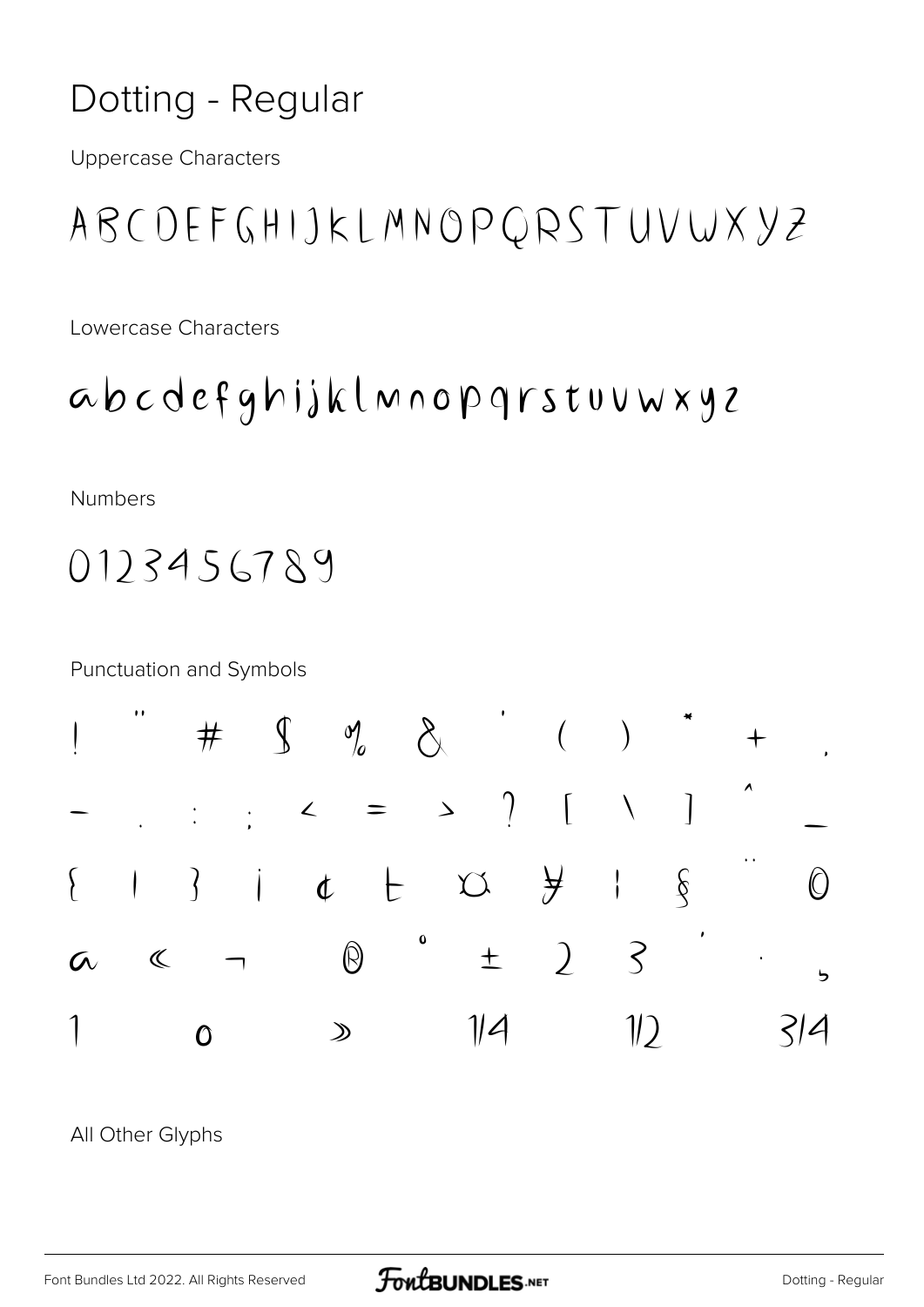|  | $\dot{A} \qquad \dot{A} \qquad \dot{A} \qquad \tilde{A} \qquad \ddot{A} \qquad \dot{A} \qquad A E \qquad \zeta \qquad \dot{E}$                                         |  |  |  |
|--|------------------------------------------------------------------------------------------------------------------------------------------------------------------------|--|--|--|
|  | $\begin{array}{ccccccccccccccccc} \dot{E} & \hat{E} & \dot{E} & \dot{I} & \dot{I} & \dot{I} & \dot{H} & \dot{H} & \dot{N} \end{array}$                                 |  |  |  |
|  | $\begin{array}{ccccccccccccc} \circ & \circ & \circ & \circ & \circ & \circ & \times & \circ & \circ & \circ \end{array}$                                              |  |  |  |
|  | $\begin{matrix} \hat{U} & \hat{U} & \hat{Y} & \cap & \hat{F} & \hat{\alpha} & \hat{\alpha} & \hat{\alpha} & \hat{\alpha} \end{matrix}$                                 |  |  |  |
|  | $\ddot{a}$ $\dot{a}$ ae $\zeta$ $\dot{e}$ $\dot{e}$ $\dot{e}$ $\ddot{e}$ $\ddot{e}$                                                                                    |  |  |  |
|  | $\begin{array}{ccccccccccccc} \text{i} & \text{j} & \text{j} & \text{9} & \text{\smallskip} \tilde{\cap} & \text{o} & \text{o} & \text{o} & \tilde{\circ} \end{array}$ |  |  |  |
|  | $\ddot{\circ}$ = $\phi$ $\dot{\theta}$ $\dot{\theta}$ $\dot{\theta}$ $\ddot{\theta}$ $\dot{\theta}$ $\dot{\theta}$                                                     |  |  |  |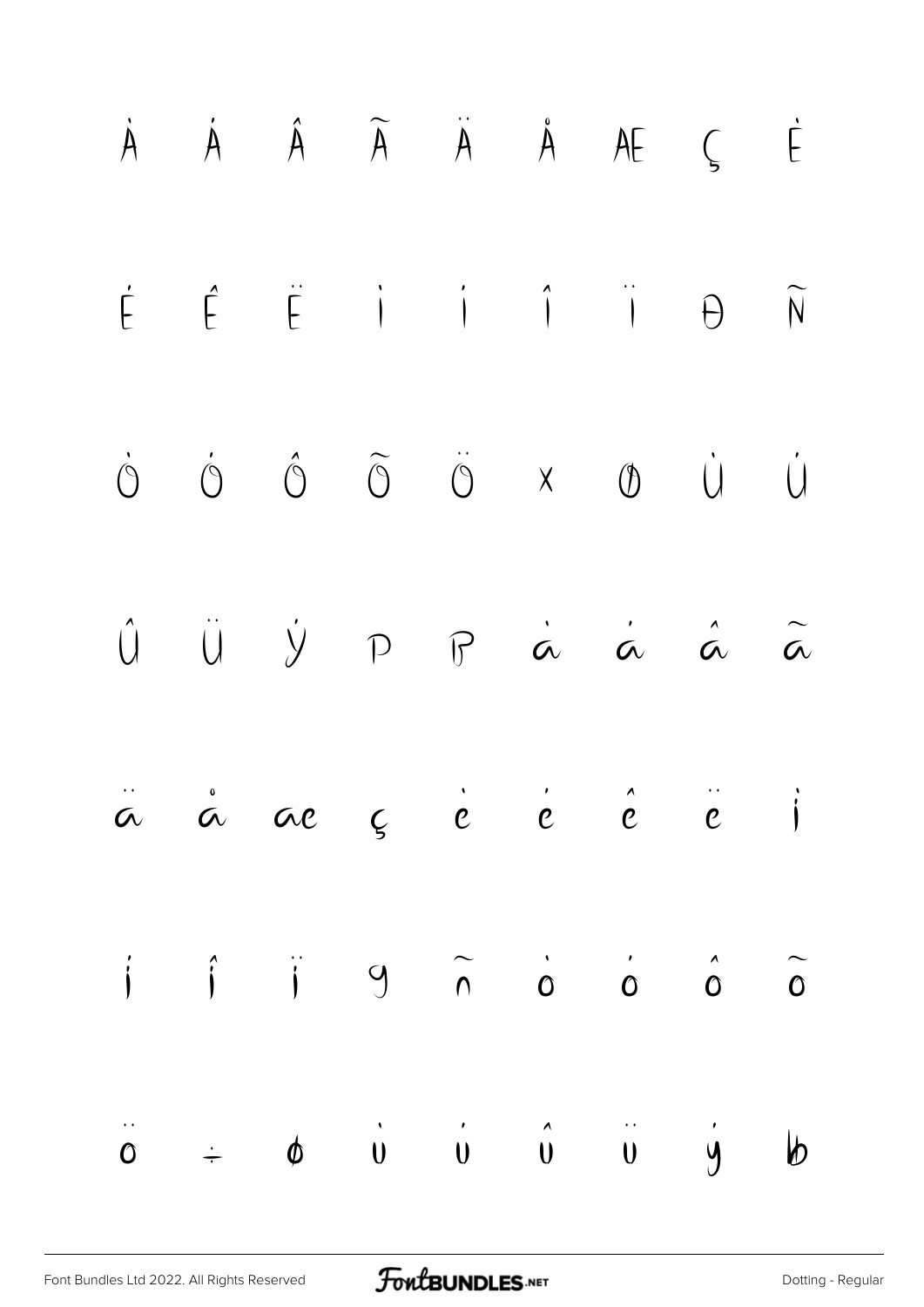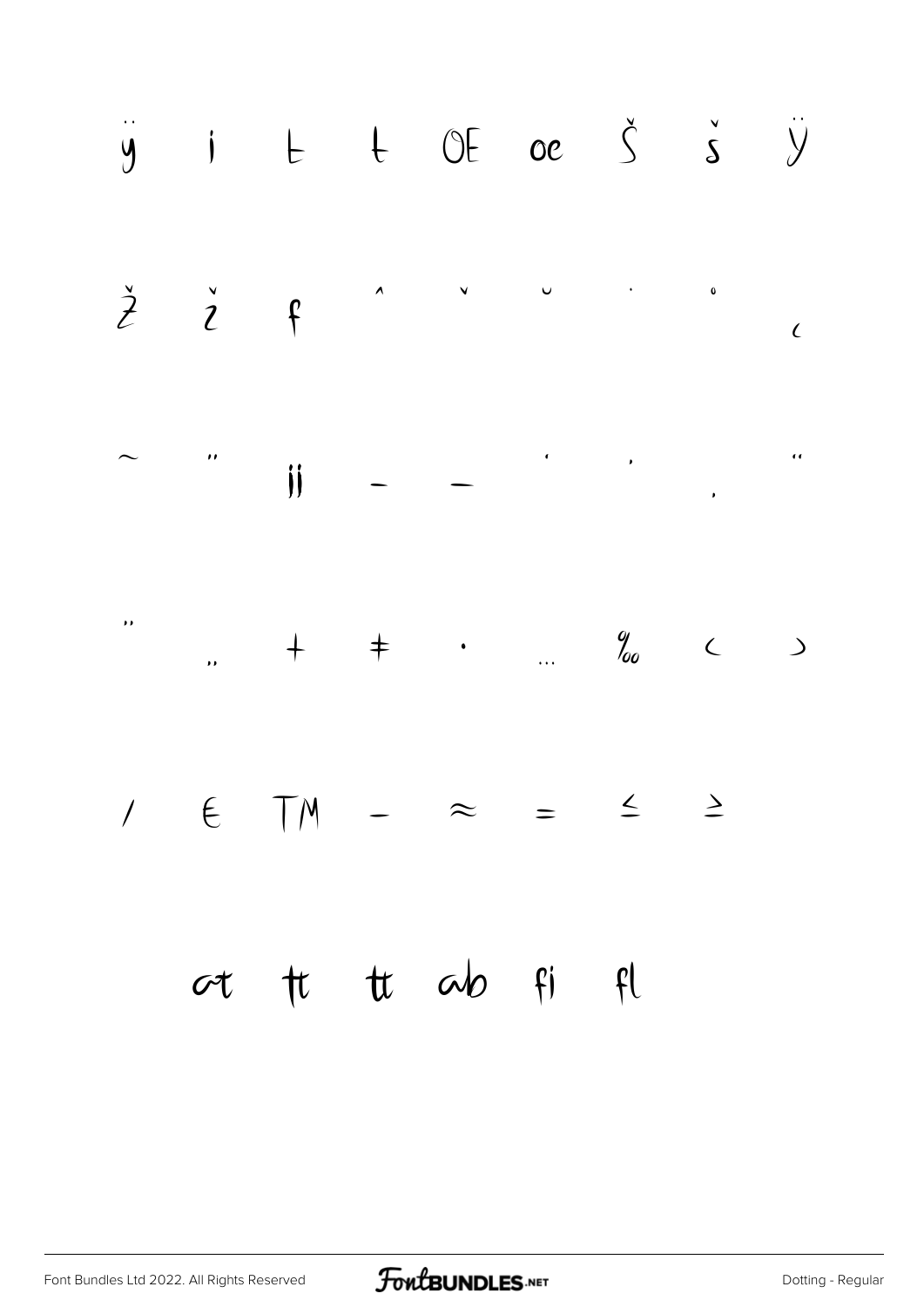#### Dara - Regular

**Uppercase Characters** 

### ABCOEFGHIJKLMNOPQRSTUUW  $X92$

Lowercase Characters

abcdefghijklmnopqrstuvwxyz

**Numbers** 

#### 0123456789

 $\frac{1}{2}$  % &  $\big)$  $\left($ #  $\overline{\mathcal{U}}$  $\overline{\phantom{a}}$  $\rightarrow$  $\dot{l}$   $\dot{\phi}$  $\mathbf{I}$  $\bigg)$  $\overline{\mathbf{Q}}$  $\big\{$  $\Gamma$  $\gamma$ Λ  $\S$  $\boldsymbol{0}$  $\bigcirc$  $\mathbb{O}$  $\overline{2}$  $\overline{\mathbf{K}}$  $\mathcal{E}$  $\sigma$  $\mathbf +$  $\lambda$  $1/4$  $1/2$  $\lambda$  $3/4$ 1  $\boldsymbol{\alpha}$  $\blacklozenge$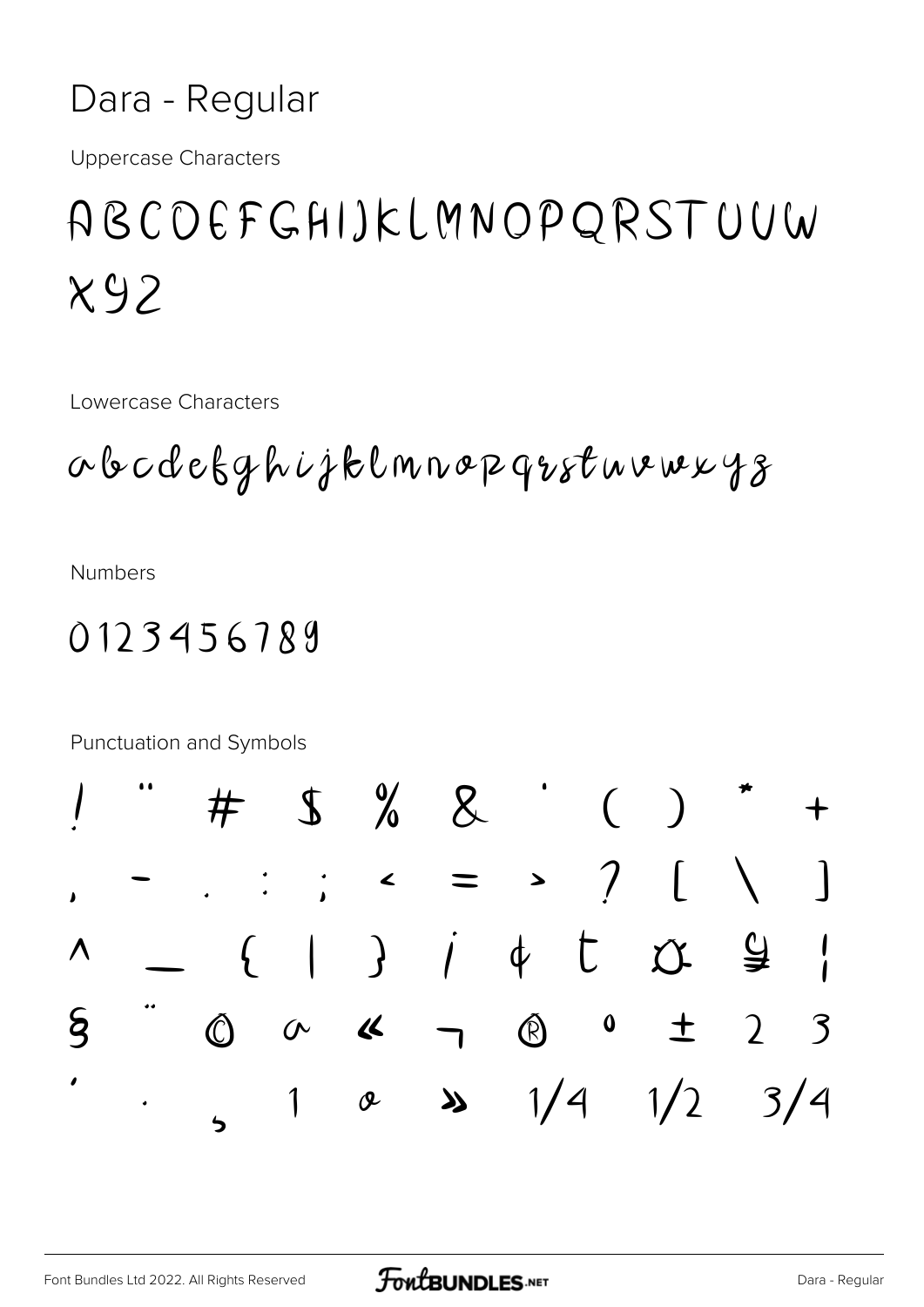|               |  |  | $\begin{array}{ccccccccccccc} \dot{\cap} & \dot{\cap} & \dot{\cap} & \hat{\cap} & \dot{\cap} & \dot{\cap} & \dot{\cap} & \hat{\cap} & \hat{\cap} & \dot{\cap} & \dot{\cap} & \dot{\cap} & \dot{\cap} & \dot{\cap} & \dot{\cap} & \dot{\cap} & \dot{\cap} & \dot{\cap} & \dot{\cap} & \dot{\cap} & \dot{\cap} & \dot{\cap} & \dot{\cap} & \dot{\cap} & \dot{\cap} & \dot{\cap} & \dot{\cap} & \dot{\cap} & \dot{\cap} & \dot{\cap} & \dot{\cap} & \dot{\cap} & \dot{\cap} & \dot{\cap} & \dot{\cap} &$ |                           |
|---------------|--|--|-------------------------------------------------------------------------------------------------------------------------------------------------------------------------------------------------------------------------------------------------------------------------------------------------------------------------------------------------------------------------------------------------------------------------------------------------------------------------------------------------------|---------------------------|
|               |  |  | $\begin{array}{ccccccccccccccccc} \acute{E} & \hat{E} & \acute{E} & \dot{I} & \dot{I} & \hat{I} & \ddot{I} & \Theta & \widetilde{N} \end{array}$                                                                                                                                                                                                                                                                                                                                                      |                           |
|               |  |  | $\begin{array}{ccccccccc}\n\dot{\bigcirc} & \dot{\bigcirc} & \hat{\bigcirc} & \ddot{\bigcirc} & \times & \cancel{\emptyset} & \dot{\bigcirc} & \dot{\bigcirc}\n\end{array}$                                                                                                                                                                                                                                                                                                                           |                           |
|               |  |  | $\hat{U} \quad \  \, \ddot{U} \quad \  \, \dot{Y} \qquad \qquad \  \, \rho \qquad \qquad \  \, \circ \qquad \qquad \, \dot{\alpha} \qquad \qquad \, \dot{\alpha} \qquad \qquad \, \tilde{\alpha} \qquad \qquad \, \tilde{\alpha} \qquad \qquad \, \tilde{\alpha} \qquad \qquad \, \tilde{\alpha} \qquad \qquad \, \tilde{\alpha} \qquad \qquad \, \tilde{\alpha} \qquad \qquad \, \tilde{\alpha} \qquad \qquad \, \tilde{\alpha} \qquad \qquad \, \tilde{\alpha} \qquad \qquad \, \tilde{\alpha} \q$  |                           |
|               |  |  | ä å ve g è é é ë i                                                                                                                                                                                                                                                                                                                                                                                                                                                                                    |                           |
| $\dot{\iota}$ |  |  | $\hat{\iota}$ $\ddot{\iota}$ $g$ $\widetilde{\kappa}$ $\dot{\alpha}$ $\dot{\alpha}$ $\hat{\alpha}$                                                                                                                                                                                                                                                                                                                                                                                                    | $\widetilde{\mathcal{Z}}$ |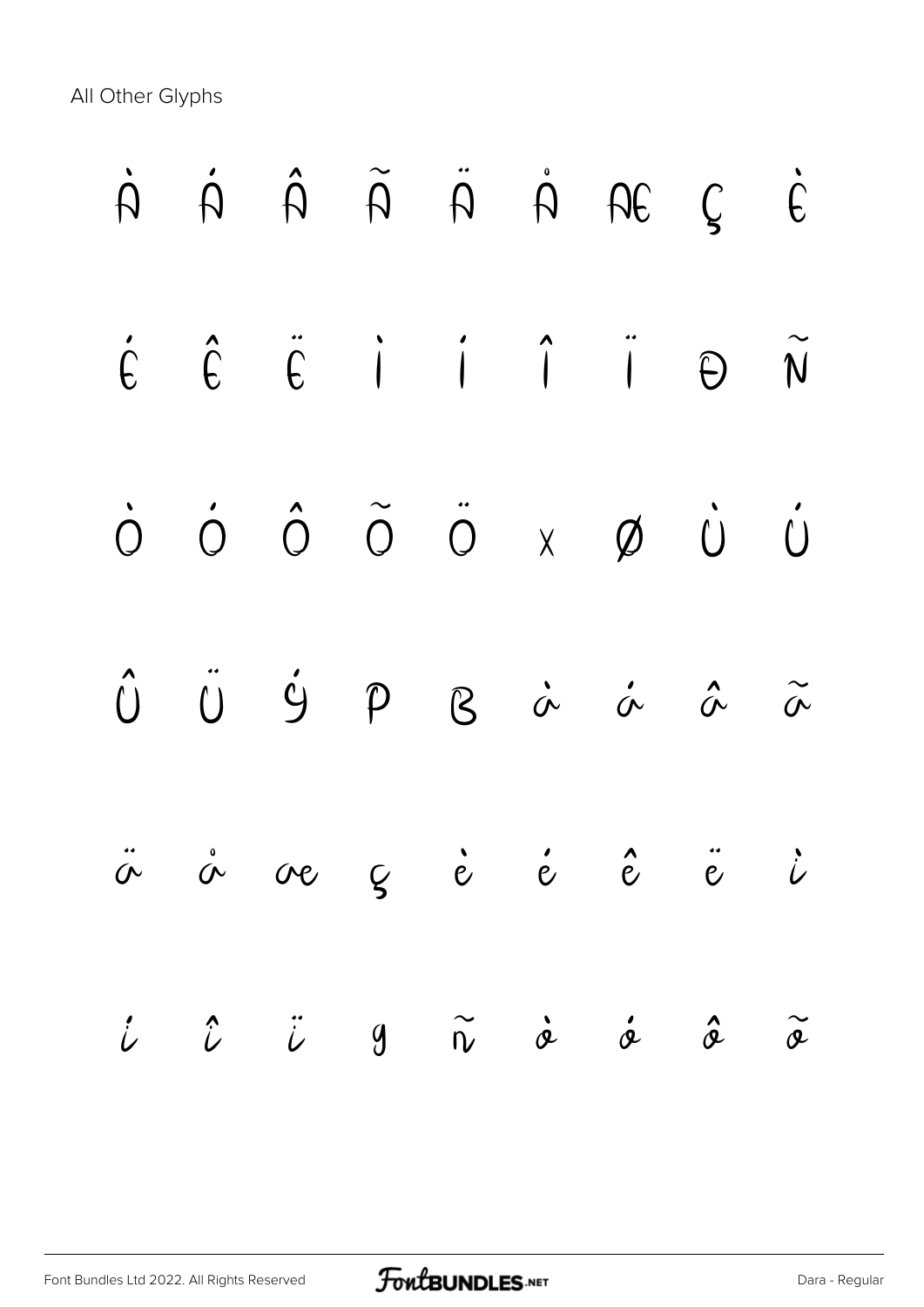|  | $\ddot{\hat{\sigma}}$ $\div$ $\phi$ in in in in in the set of $\ddot{\phi}$                              |  |  |  |
|--|----------------------------------------------------------------------------------------------------------|--|--|--|
|  | ÿ Ă à Ą a Ć ċ Č č                                                                                        |  |  |  |
|  | $\check{D}$ d' $D$ d' $\oint$ $Q$ $\check{C}$ d' $U$                                                     |  |  |  |
|  | L L L L & N N N                                                                                          |  |  |  |
|  | $\check{n}$ $\check{O}$ $\check{\sigma}$ $\alpha$ or $\dot{R}$ $\check{i}$ $\check{R}$ $\check{i}$       |  |  |  |
|  | $\dot{S} \quad \dot{s} \quad S \quad s \quad \dot{S} \quad \dot{s} \quad \dot{T} \quad t' \quad \dot{U}$ |  |  |  |
|  | i i ÿ ż ż ż ż ž ž                                                                                        |  |  |  |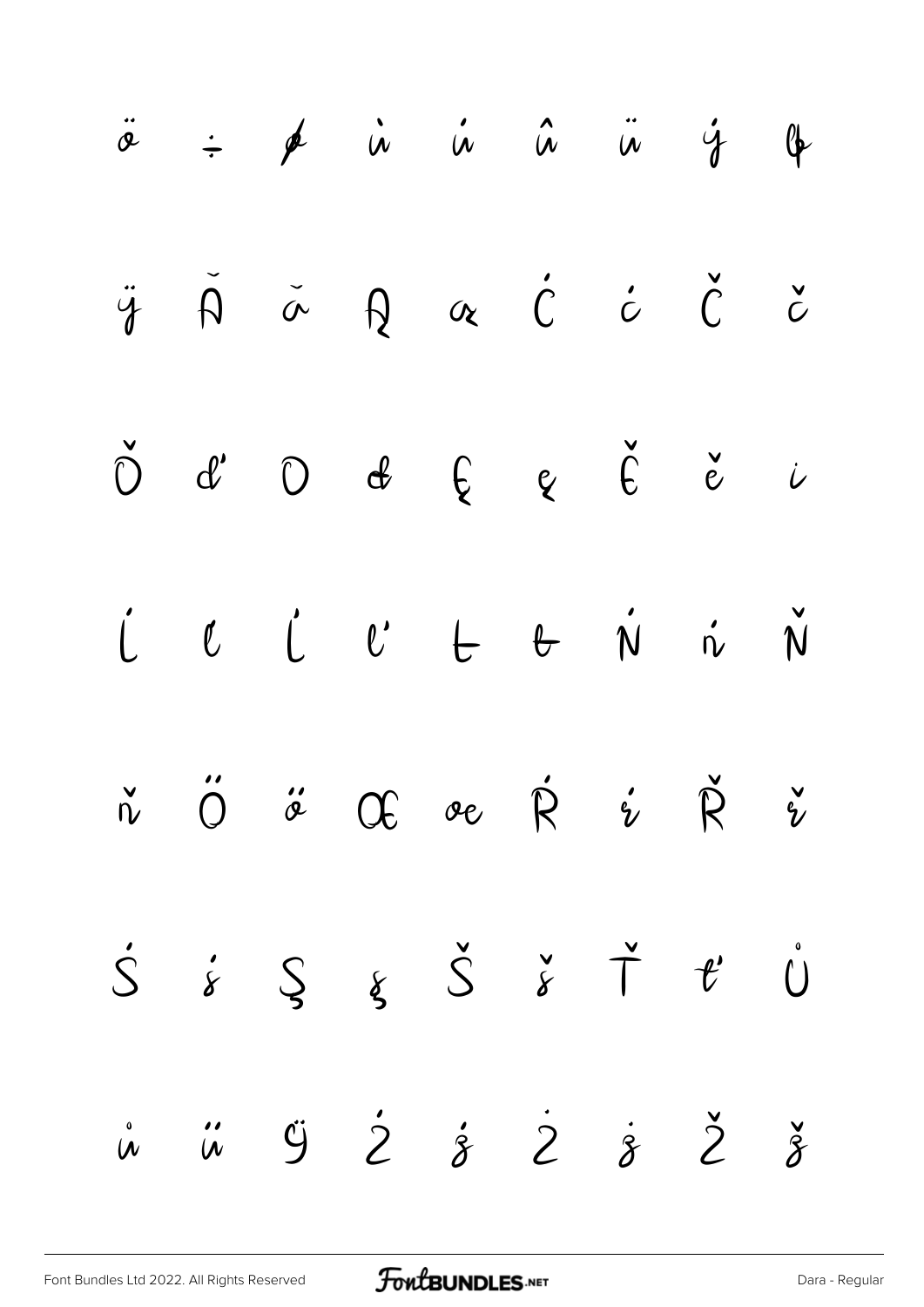|               |          | $6$ ^ $\vee$ $\cdot$ $\cdot$ $\cdot$ $\sim$ $\cdot$ |  |  |  |
|---------------|----------|-----------------------------------------------------|--|--|--|
|               |          |                                                     |  |  |  |
|               |          | $+$ . % $\sim$ > / $\in$ TM                         |  |  |  |
| $\mathcal{L}$ |          | tt so ver om ee ez                                  |  |  |  |
|               | 08 & & & |                                                     |  |  |  |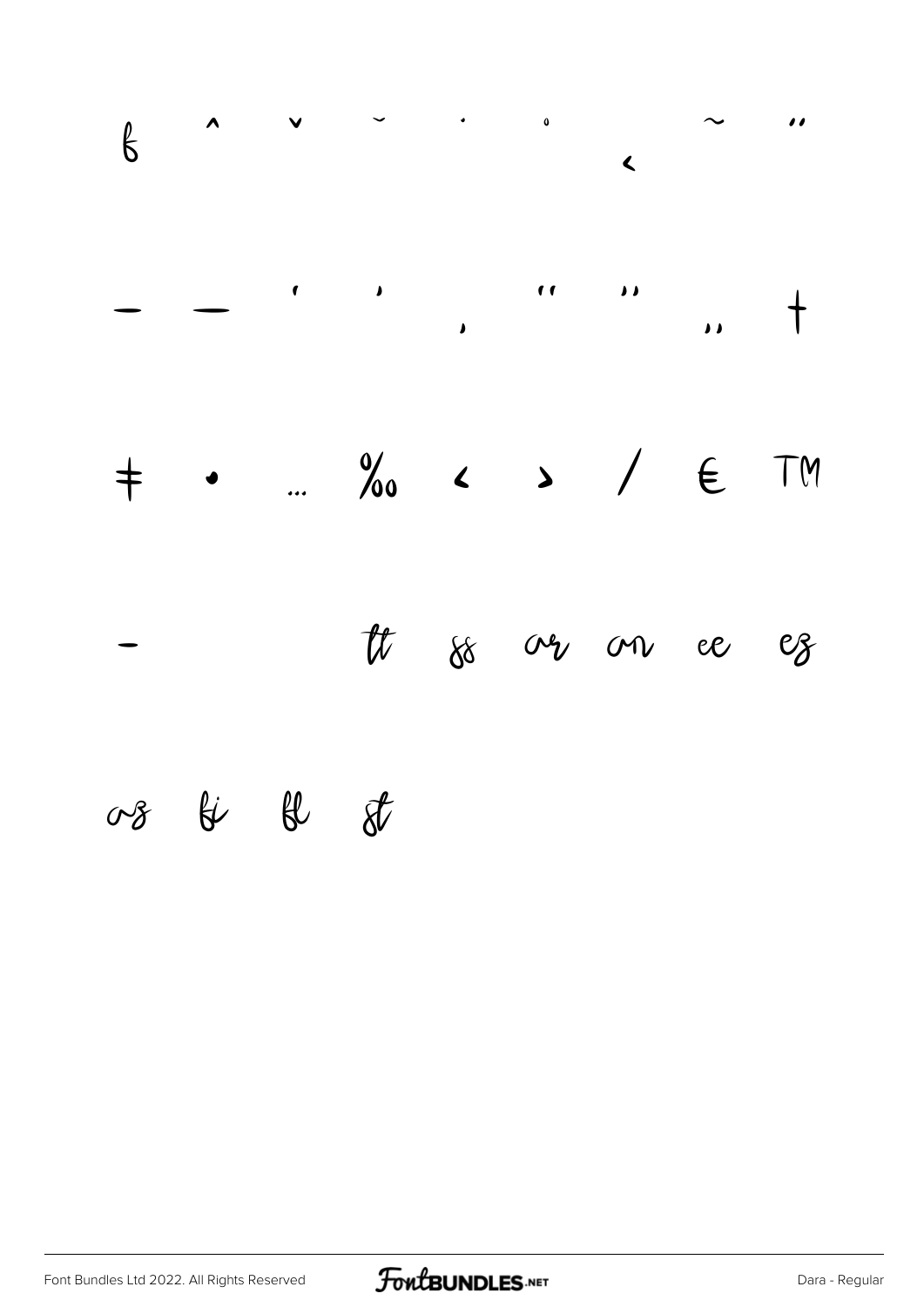#### Remoon - Regular

**Uppercase Characters** 

### ABCDEFGHIJKLMNOPQRSTU  $\sqrt{W}$   $\times$   $9$   $Z$

Lowercase Characters

# ABCDEFGHIJKLMNOPQRSTUV WXYZ

**Numbers** 

0123456789

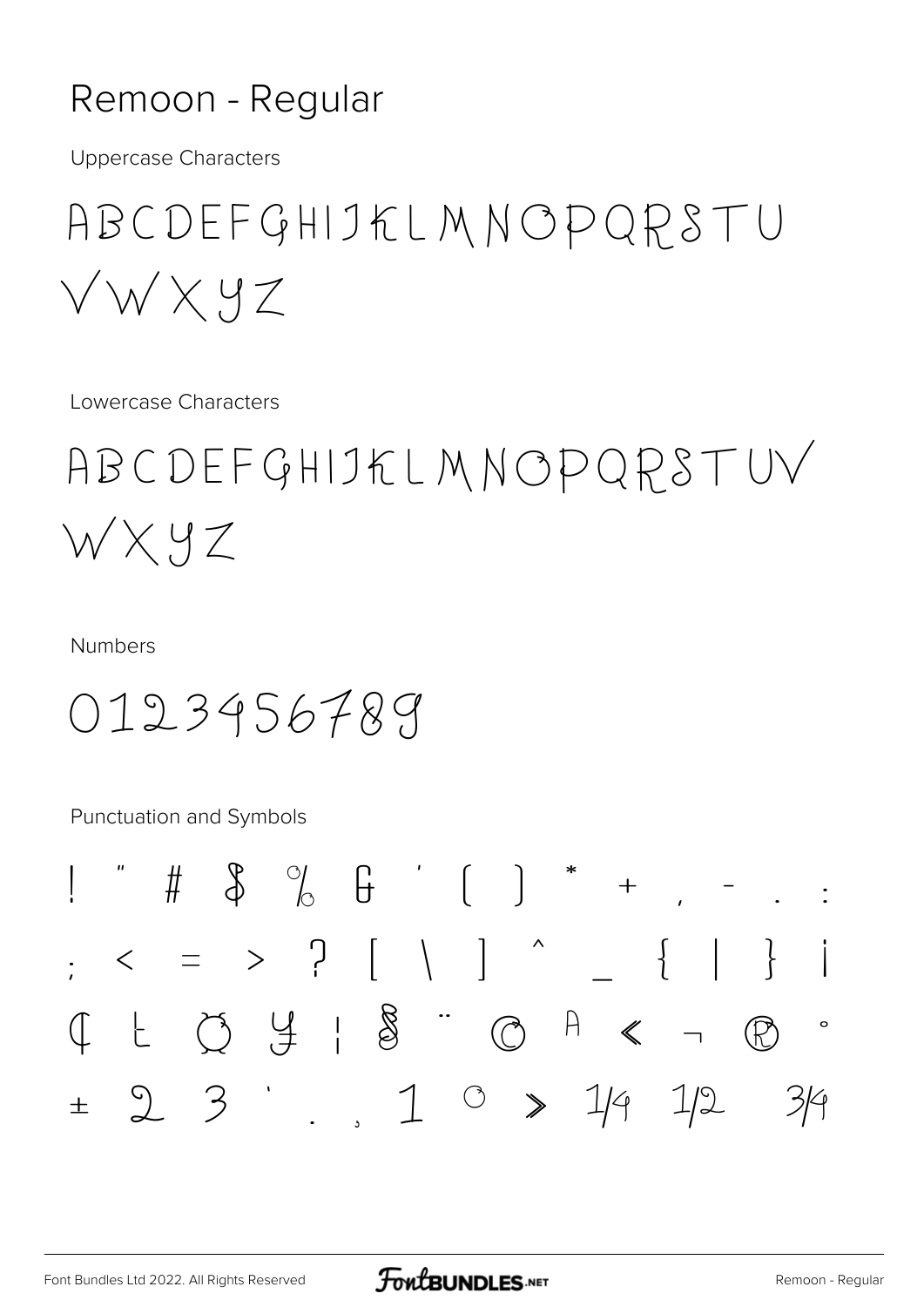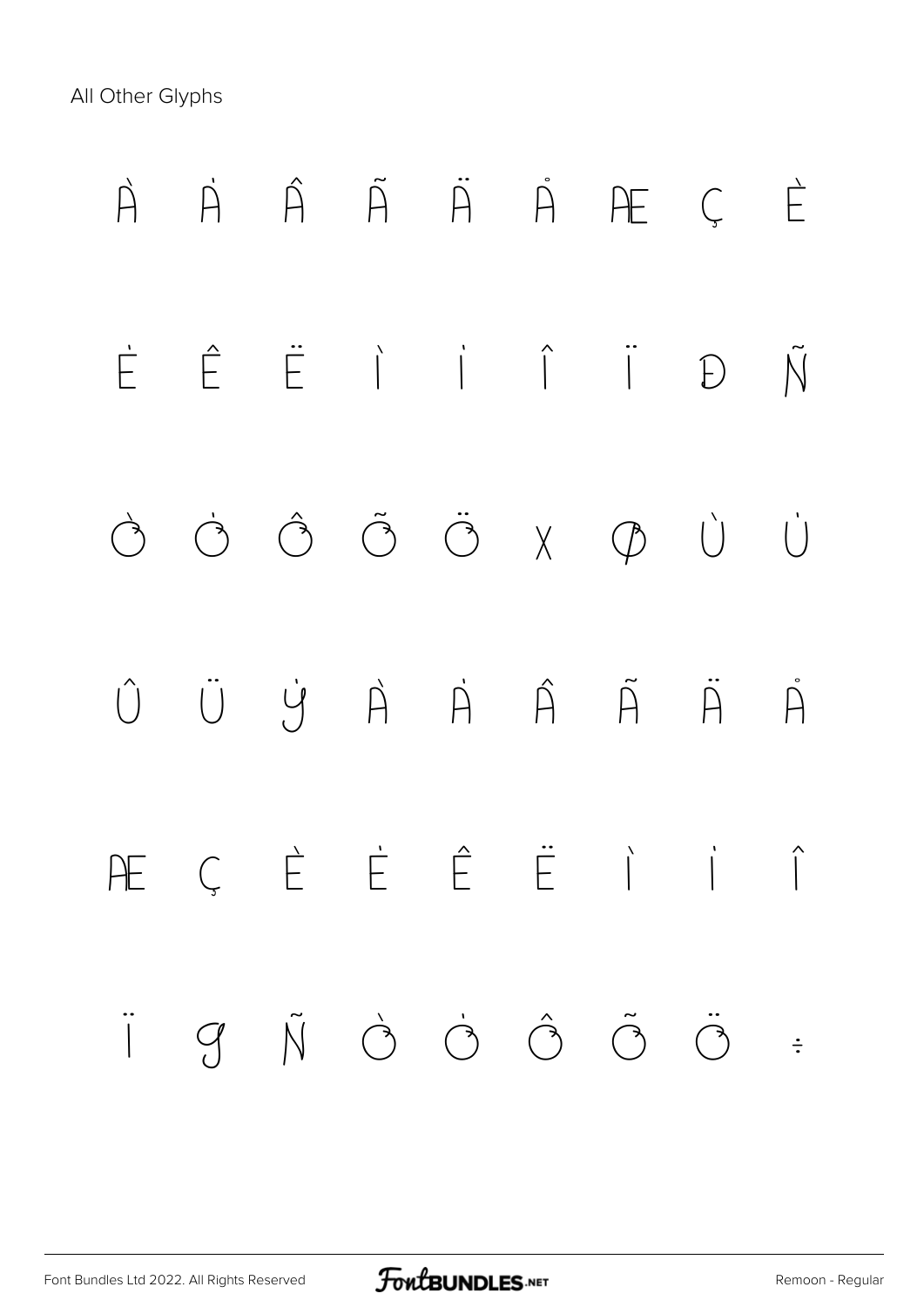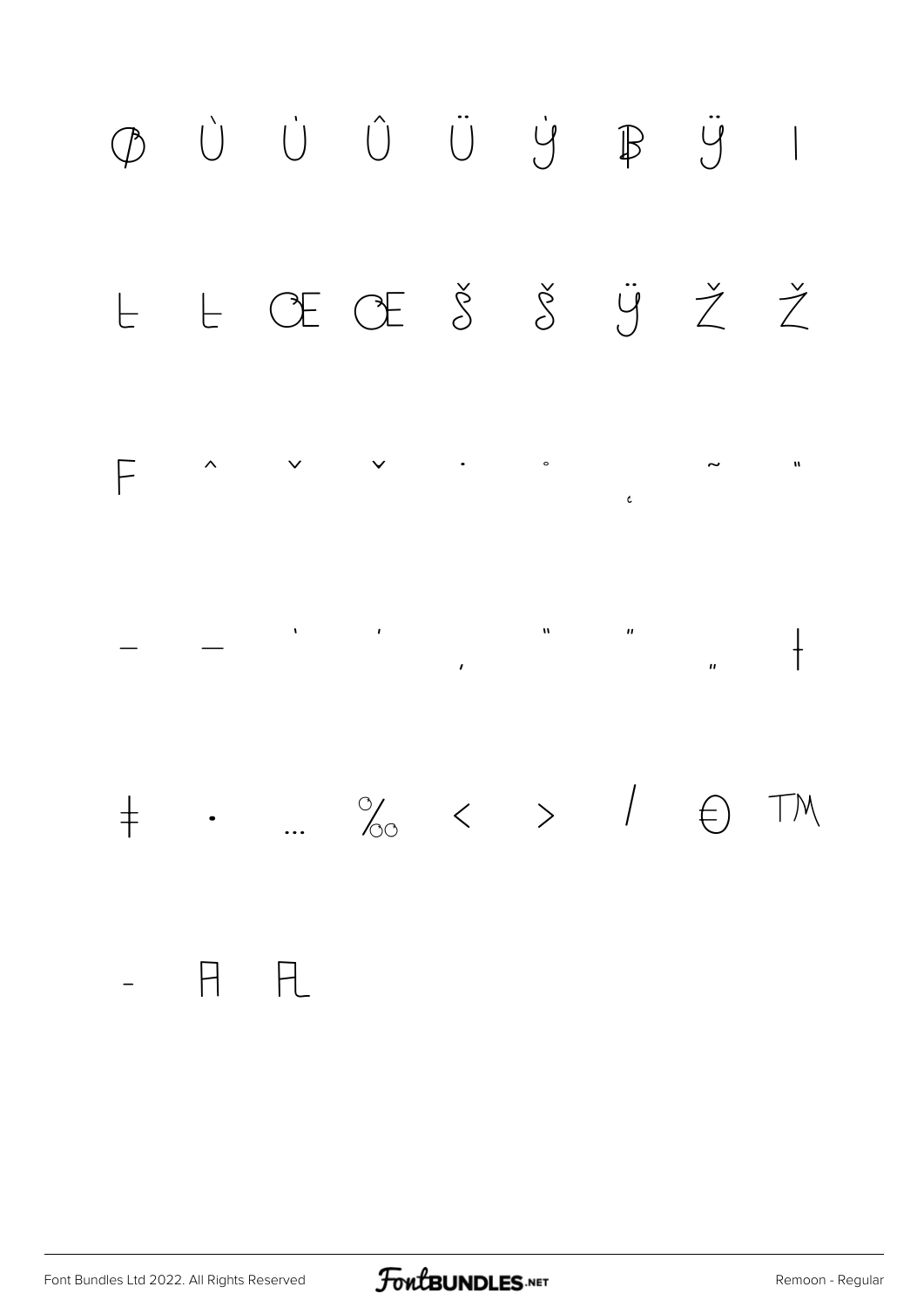#### Patraovila sans Outline - Regular

**Uppercase Characters** 

### ABCDEFGHIJKLMNOPQRSTUUWX  $YZ$

Lowercase Characters

### ABCDEFGHIJKLMNOPQRSTUVWXYZ

**Numbers** 

### 0123456789

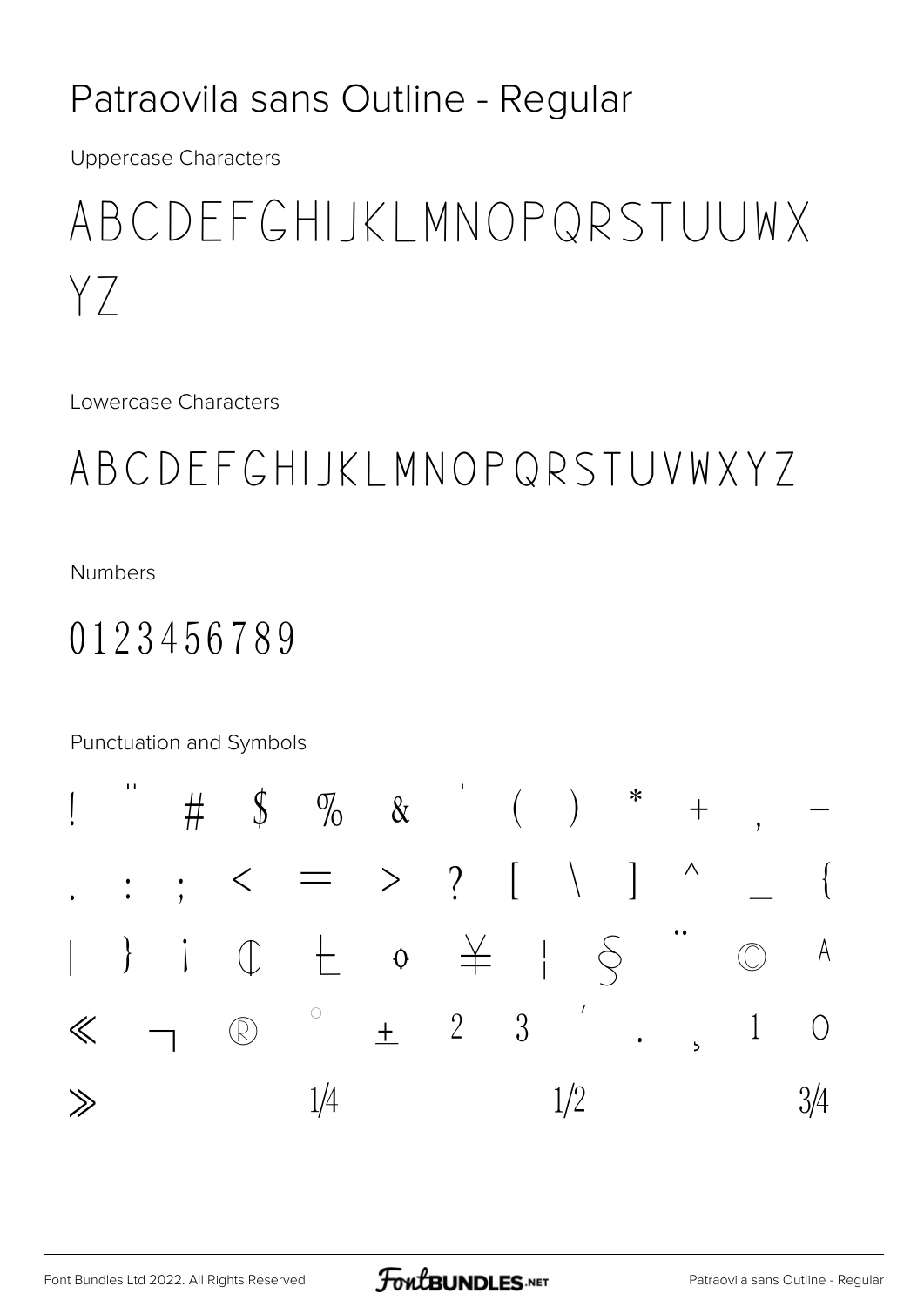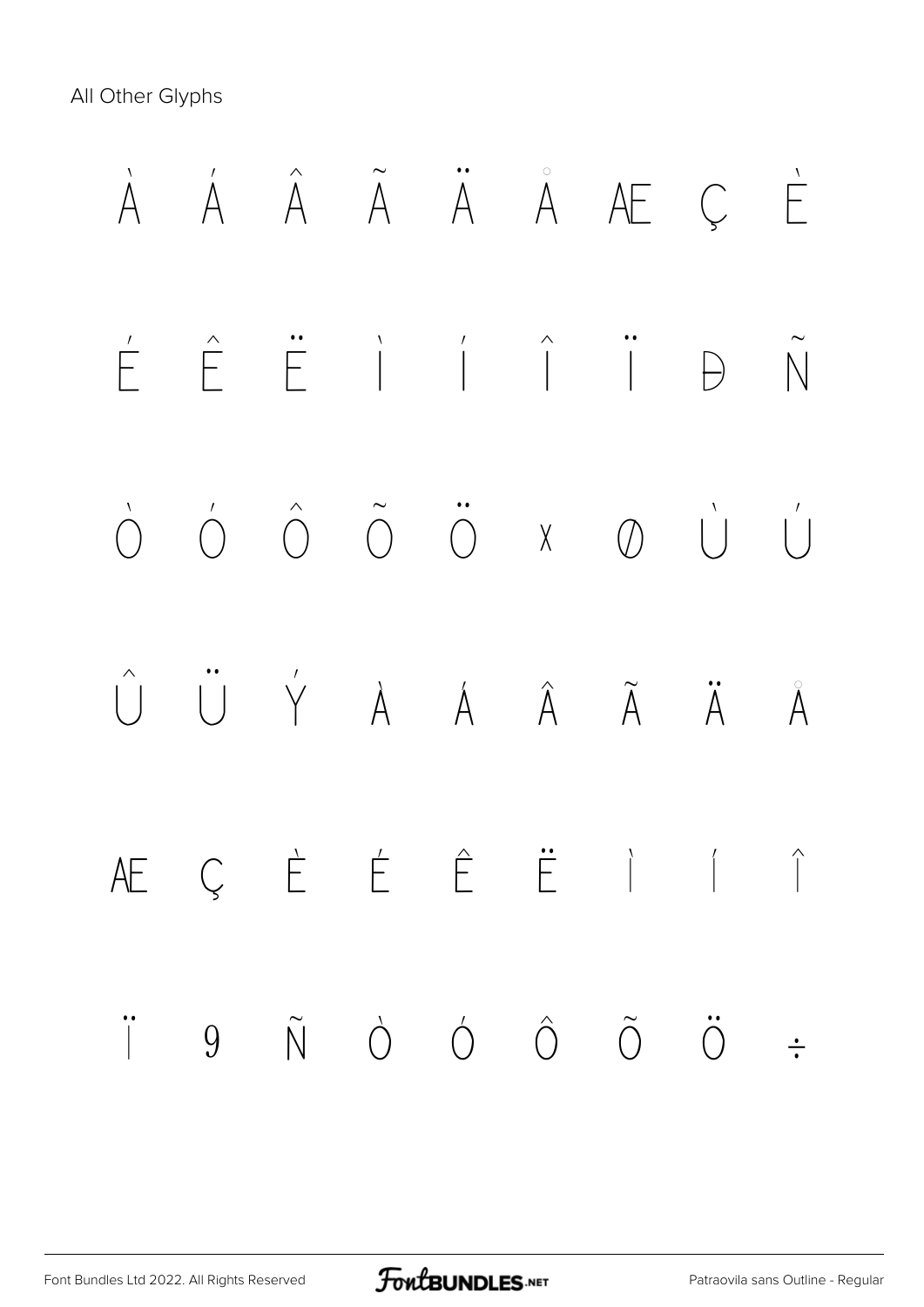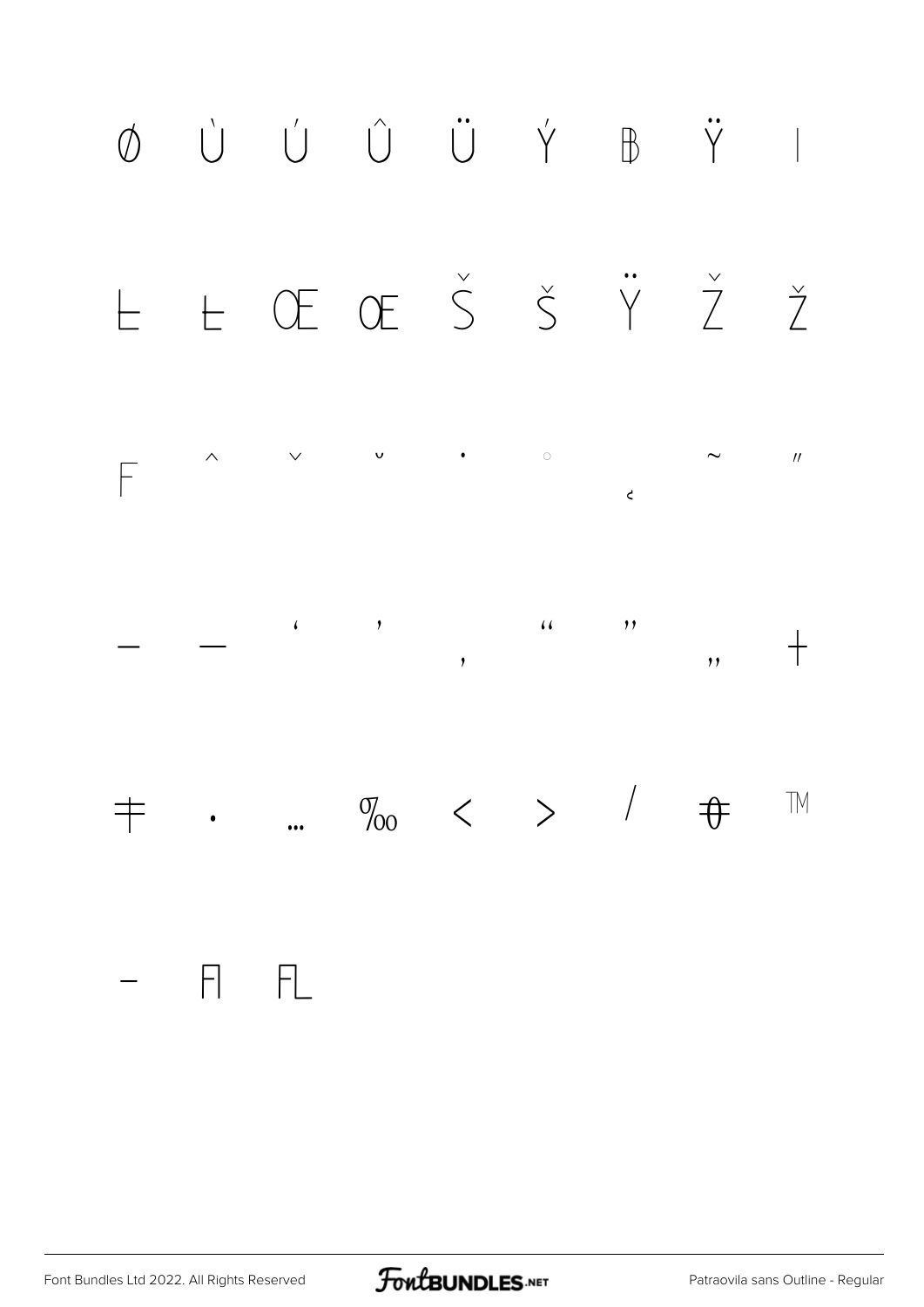#### Remoon Light - Regular

**Uppercase Characters** 

### ABCDEFGHIJKLMNOPQRSTU  $\lor \lor \times$  YZ

Lowercase Characters

# ABCDEFGHIJKLMNOPQRSTUV WXYZ

**Numbers** 

0123456789

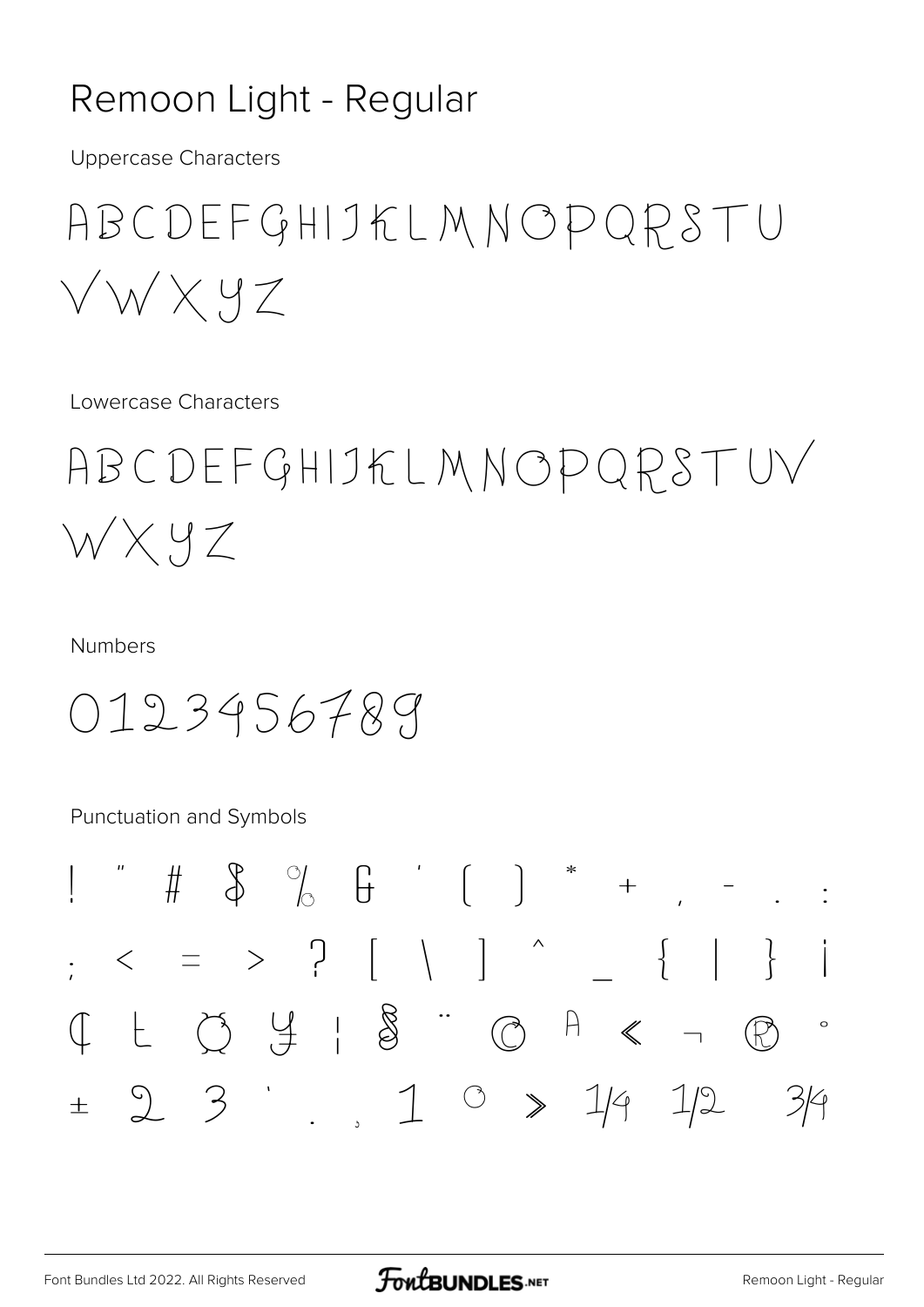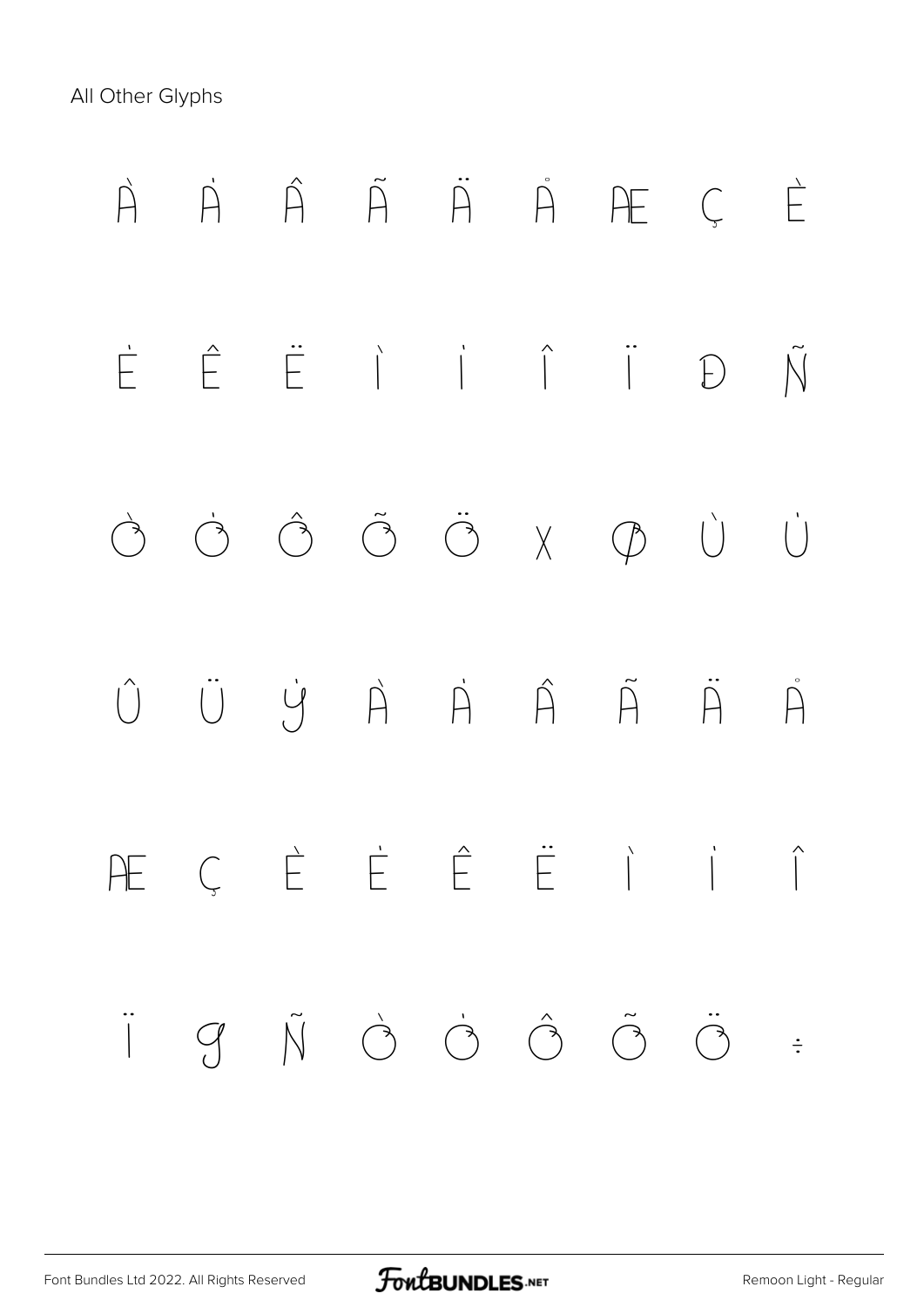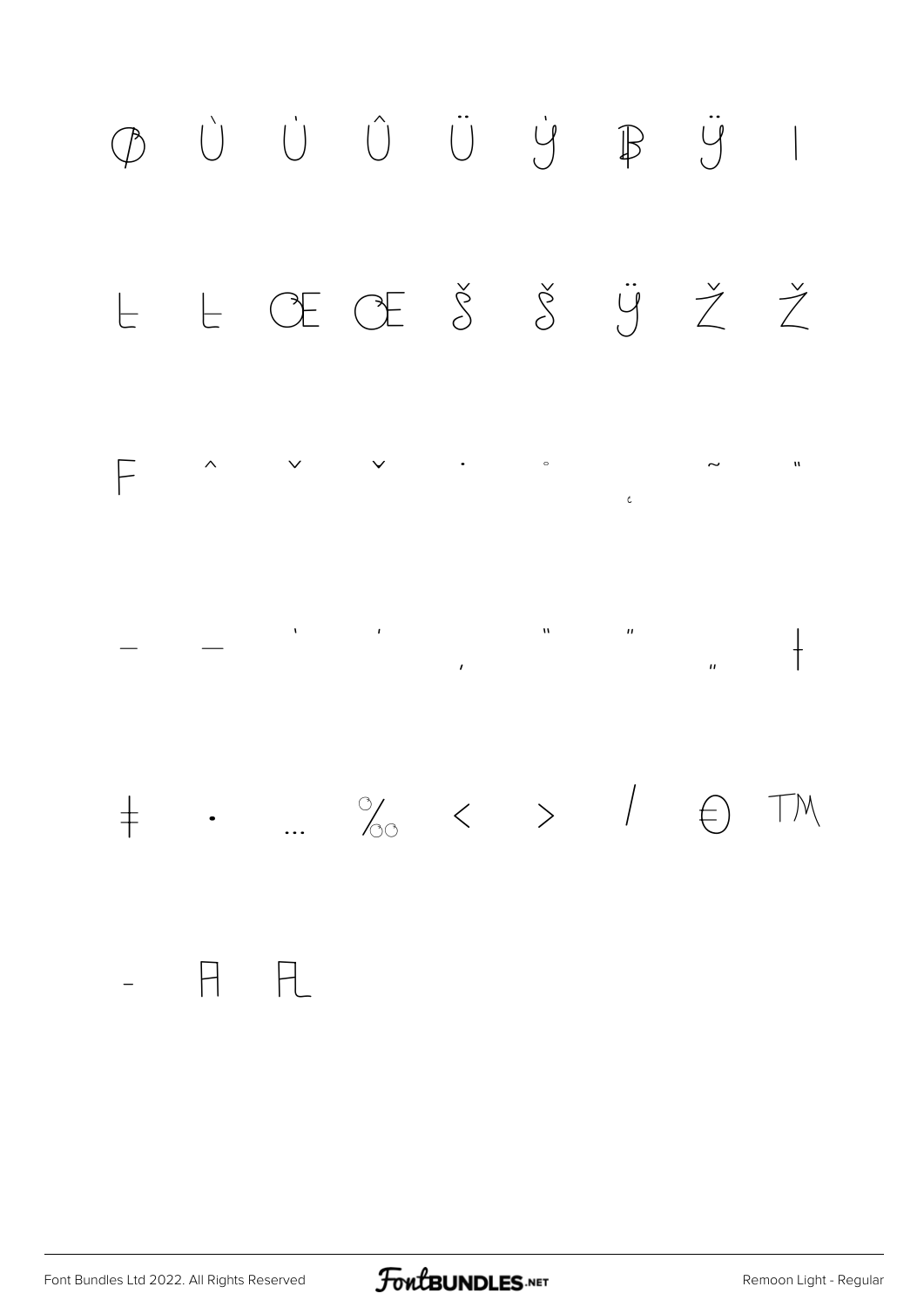#### melliana - Regular

**Uppercase Characters** 

ABCDEFGHIJKLMNOPQRSTU  $VWXY3$ 

Lowercase Characters

abcdefghujklmnopqrstuvwxyz

**Numbers** 

 $0123456789$ 

Punctuation and Symbols  $\%$  &  $($  )  $*$  +  $\cdot$  : ;  $#$  $\mathcal{L}$  $\oint$  0  $\omega$  4  $\neg$  8  $\omega$   $\pm$  2 3  $\frac{1}{2}$  $1 \quad 0 \quad 2 \quad 1/4 \quad 1/2$  $3/4$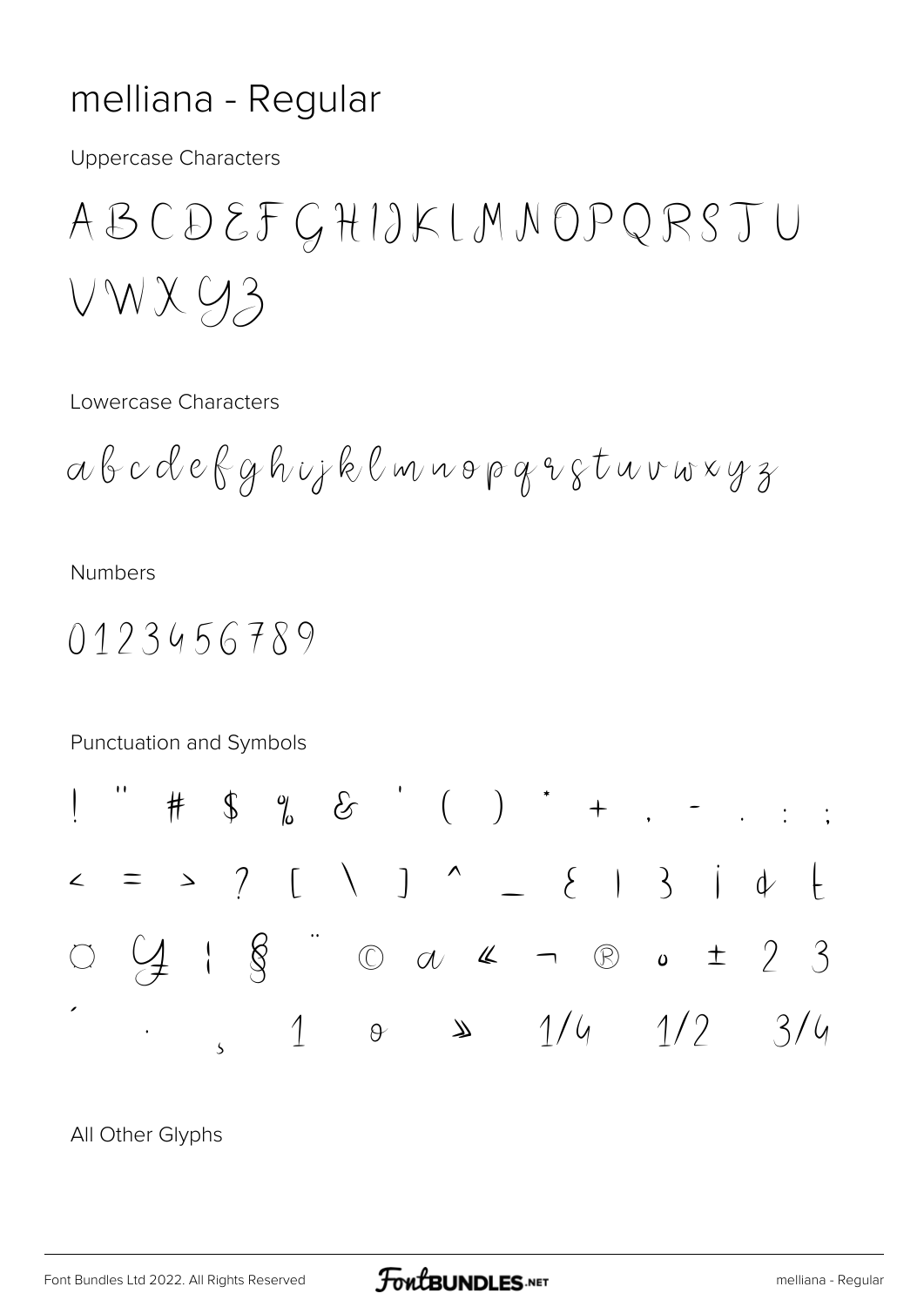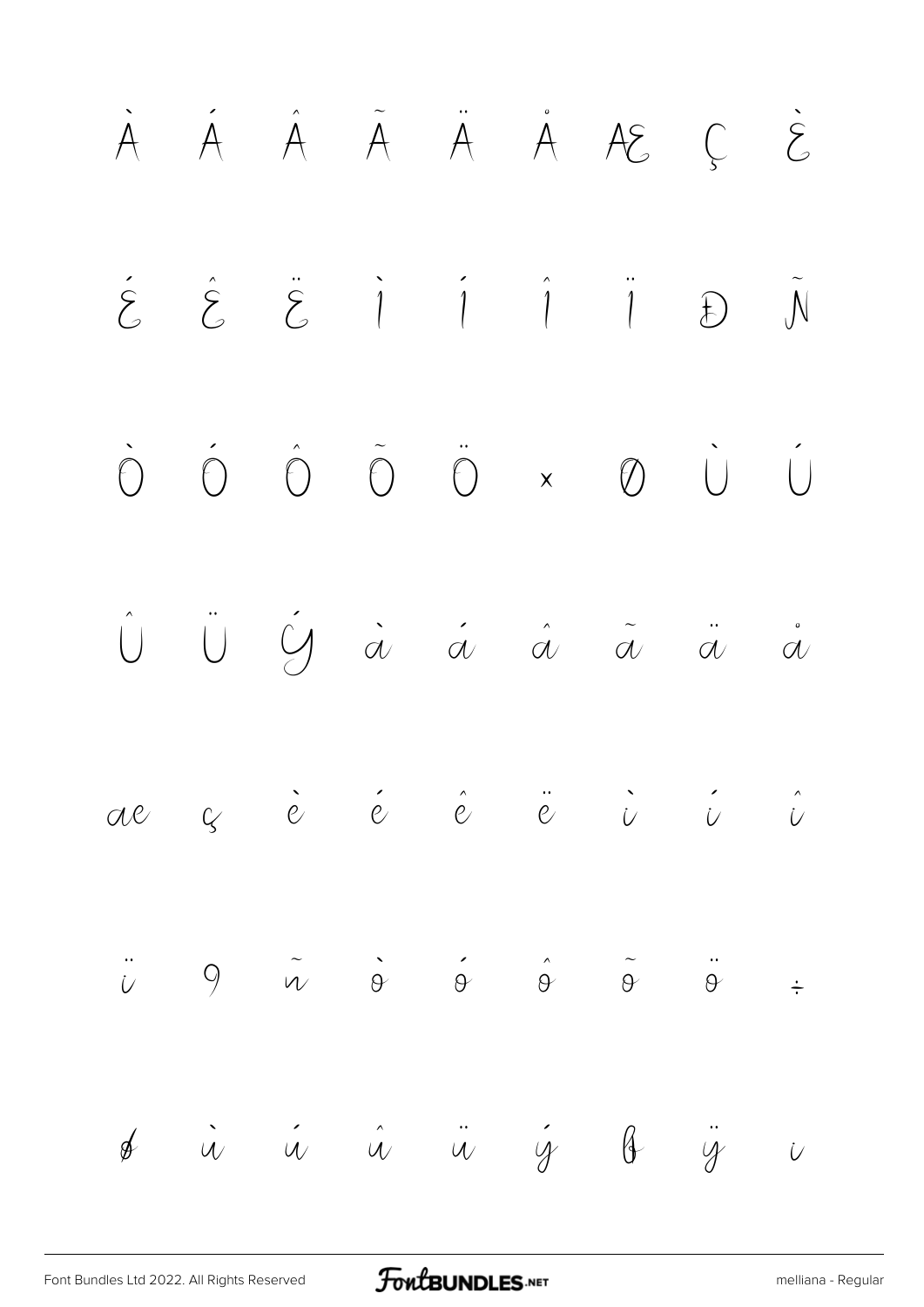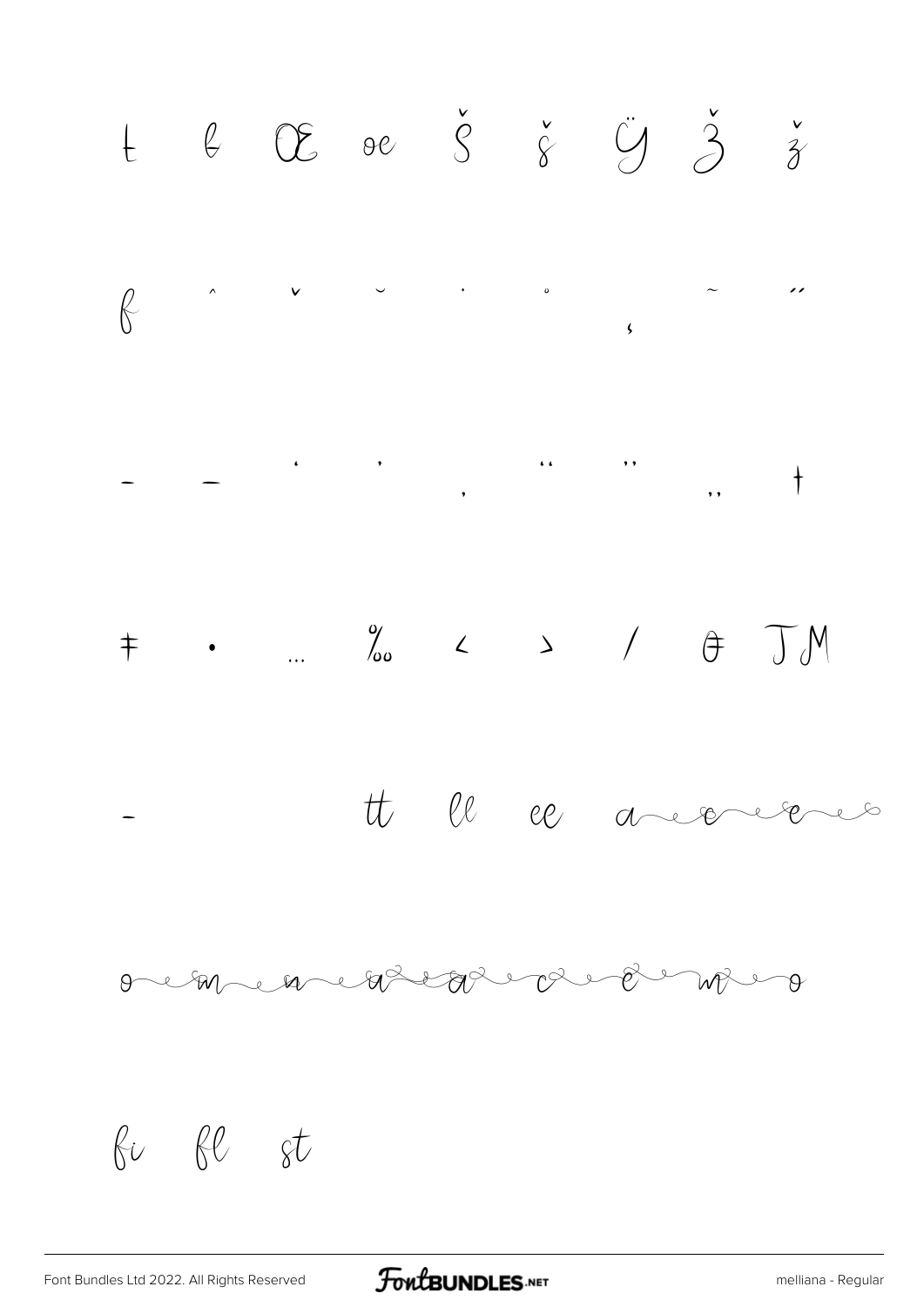#### the law of love - Regular

**Uppercase Characters** 

ABCDEFGHJJKLMNOPQRSTUV  $\lambda$  X Y Z

Lowercase Characters

abcdetghijklwnopqrstwvwxyz

**Numbers** 

0123456789

Punctuation and Symbols

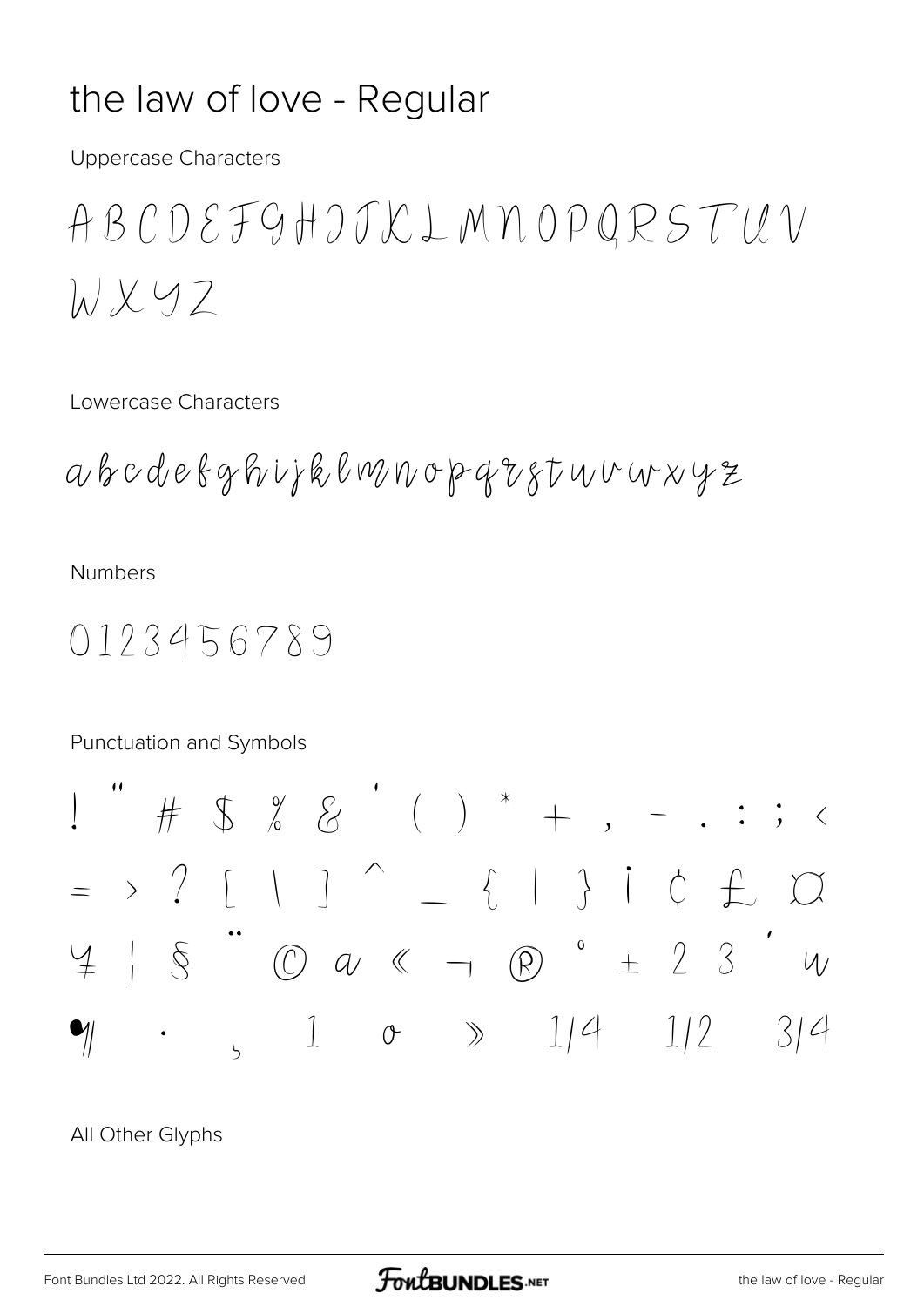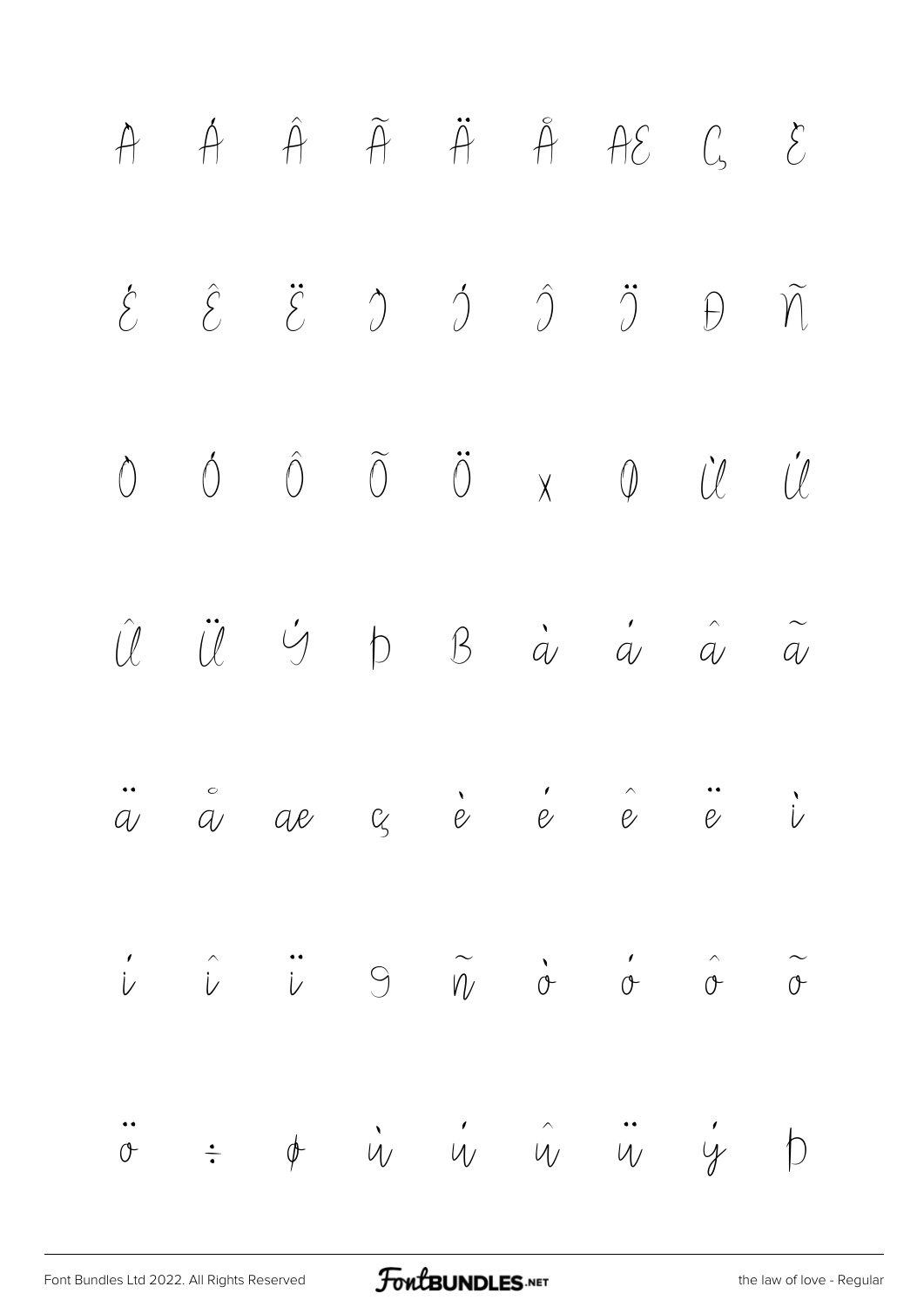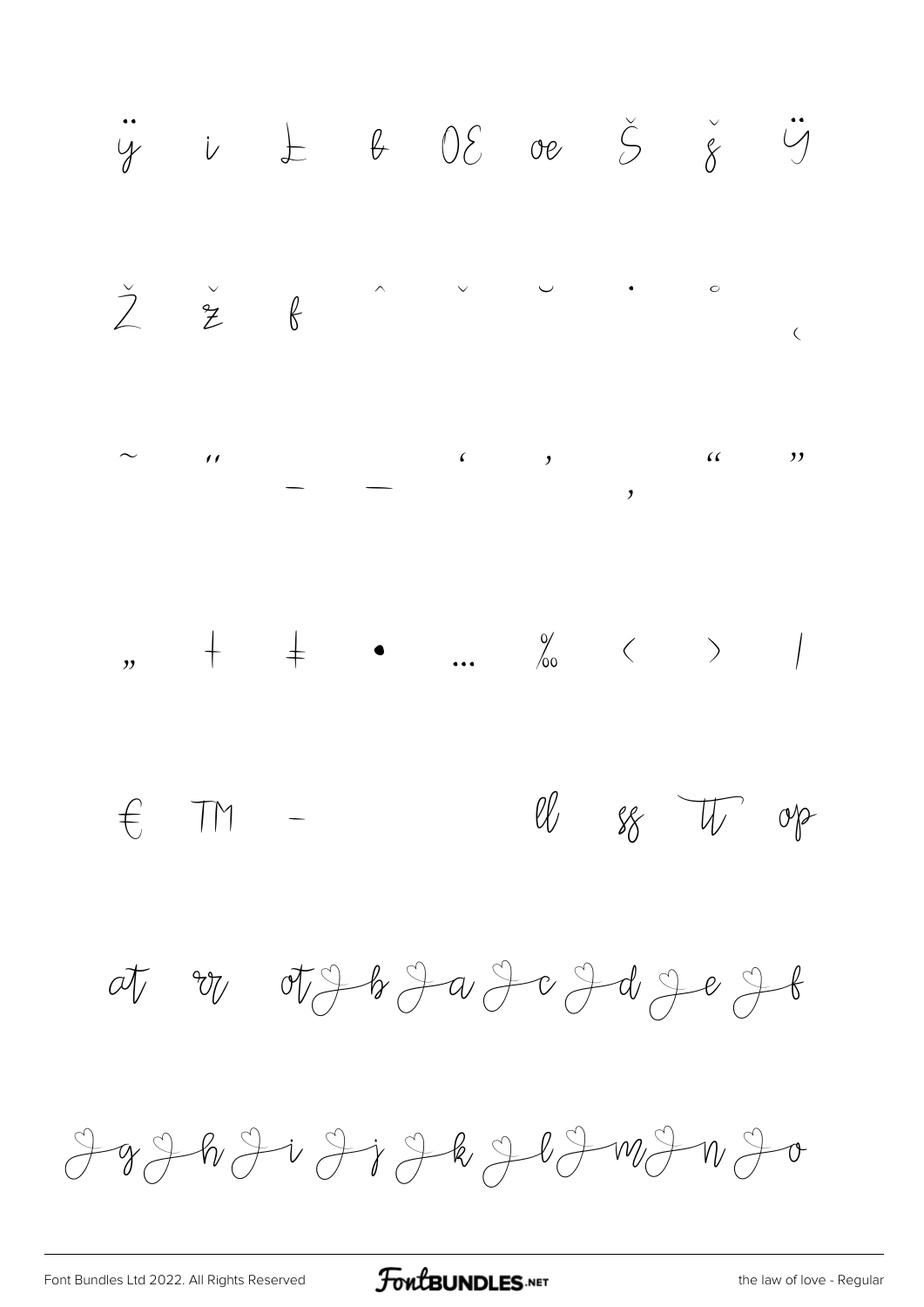$\frac{1}{2} + \frac{1}{2} + \frac{1}{2} + \frac{1}{2} + \frac{1}{2} + \frac{1}{2} + \frac{1}{2} + \frac{1}{2} + \frac{1}{2} + \frac{1}{2} + \frac{1}{2} + \frac{1}{2} + \frac{1}{2} + \frac{1}{2} + \frac{1}{2} + \frac{1}{2} + \frac{1}{2} + \frac{1}{2} + \frac{1}{2} + \frac{1}{2} + \frac{1}{2} + \frac{1}{2} + \frac{1}{2} + \frac{1}{2} + \frac{1}{2} + \frac{1}{2} + \frac{1}{2} + \frac{1$ 







 $z$   $\beta$  fi  $\beta$  $\mathscr{J}_{\mathscr{V}}$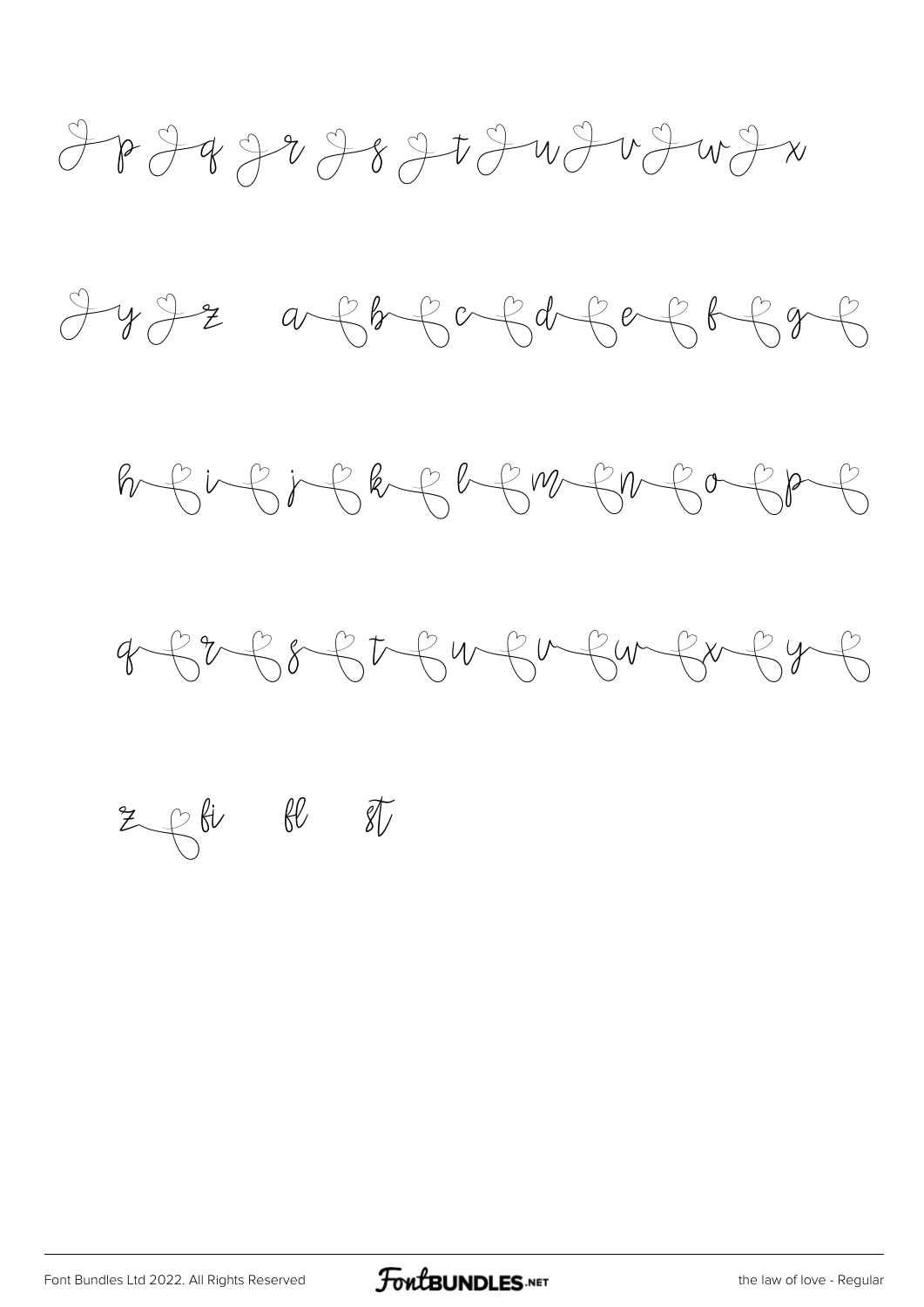#### Omelet - Regular

**Uppercase Characters** 

 $ABCDEFGHJIKLMNODQRSTUVWXYZ$ 

Lowercase Characters

 $abcedefghijklmnopqistuvwyz$ 

Numbers

 $0123456789$ 

**Punctuation and Symbols** 

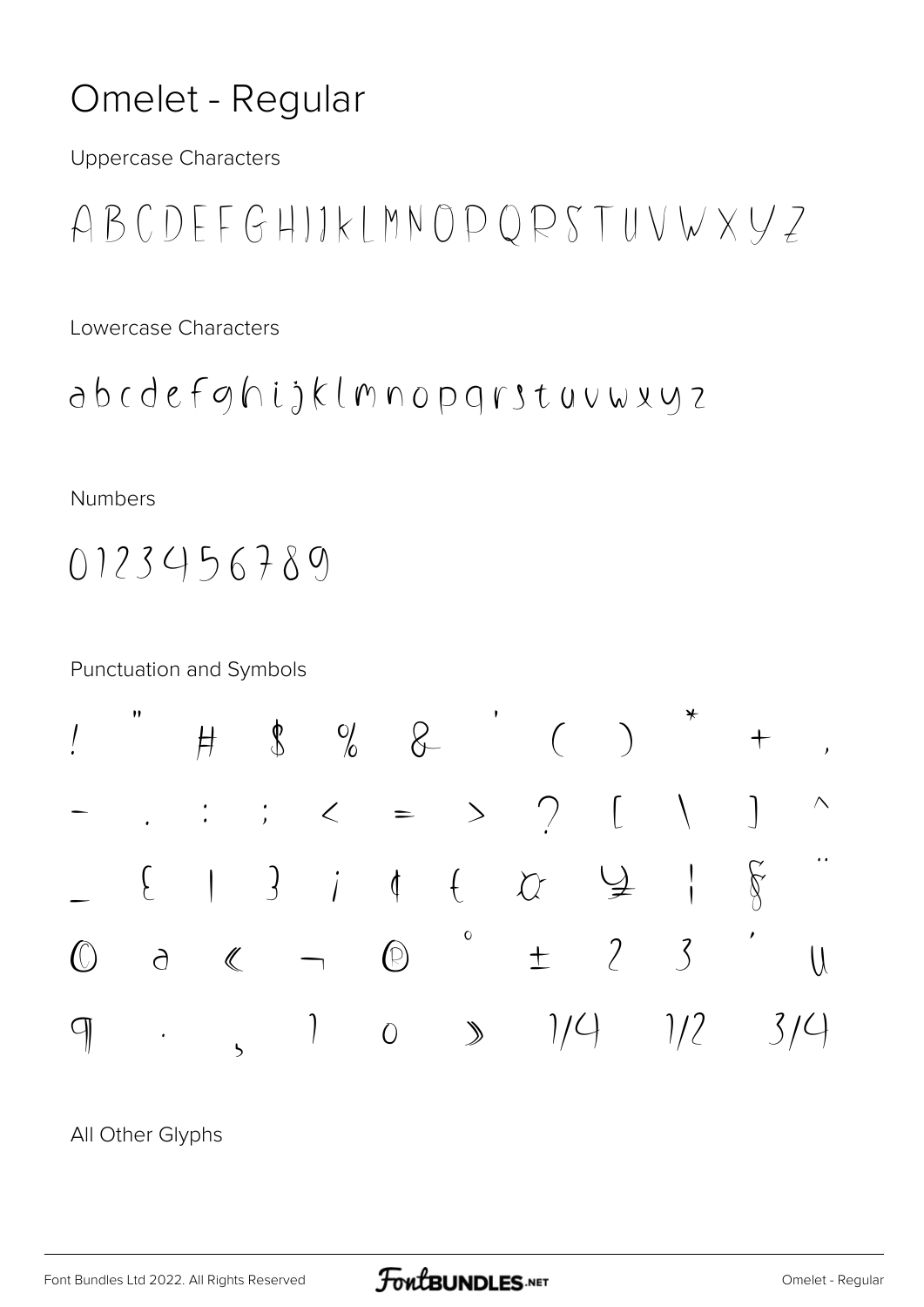